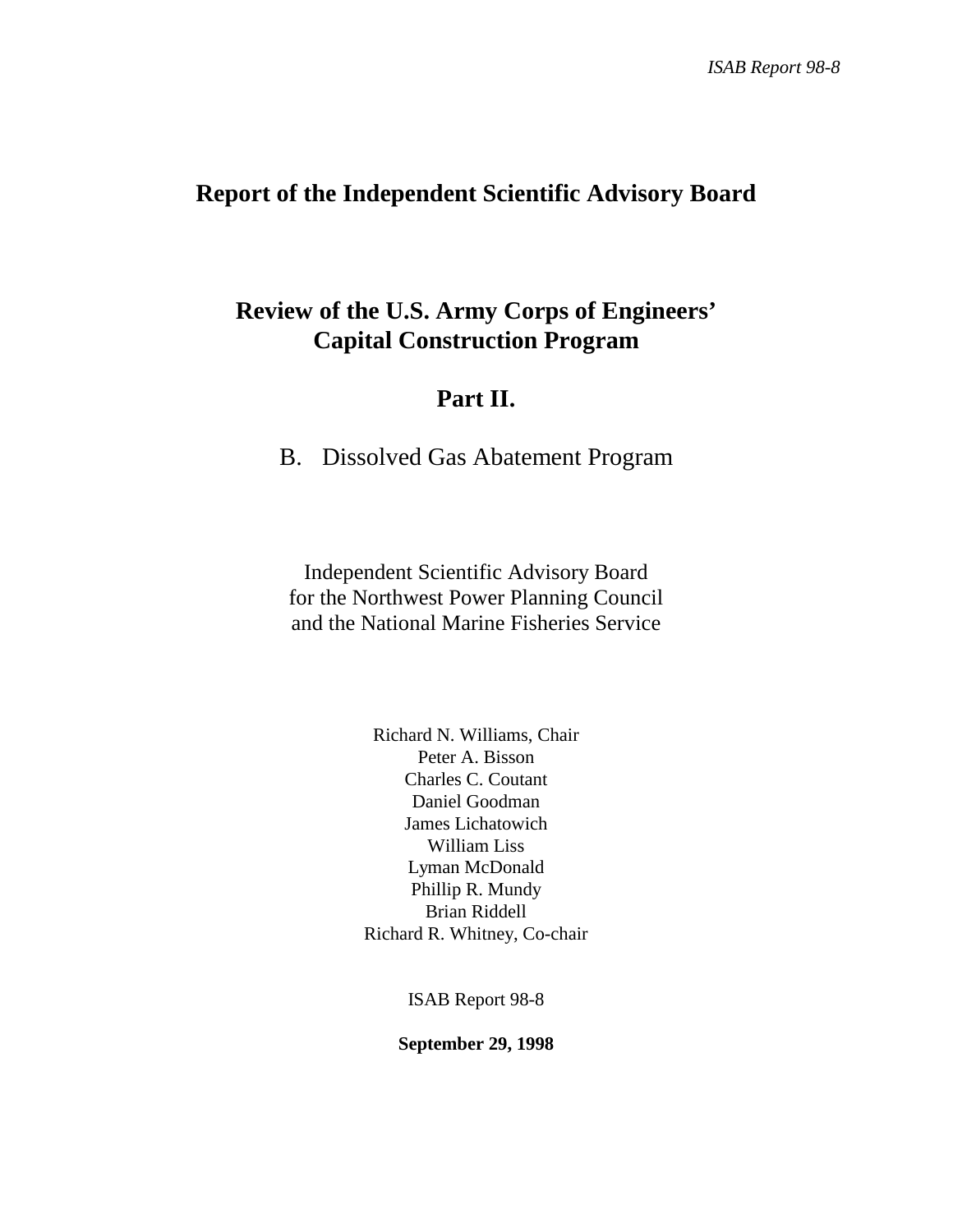## **Table of Contents**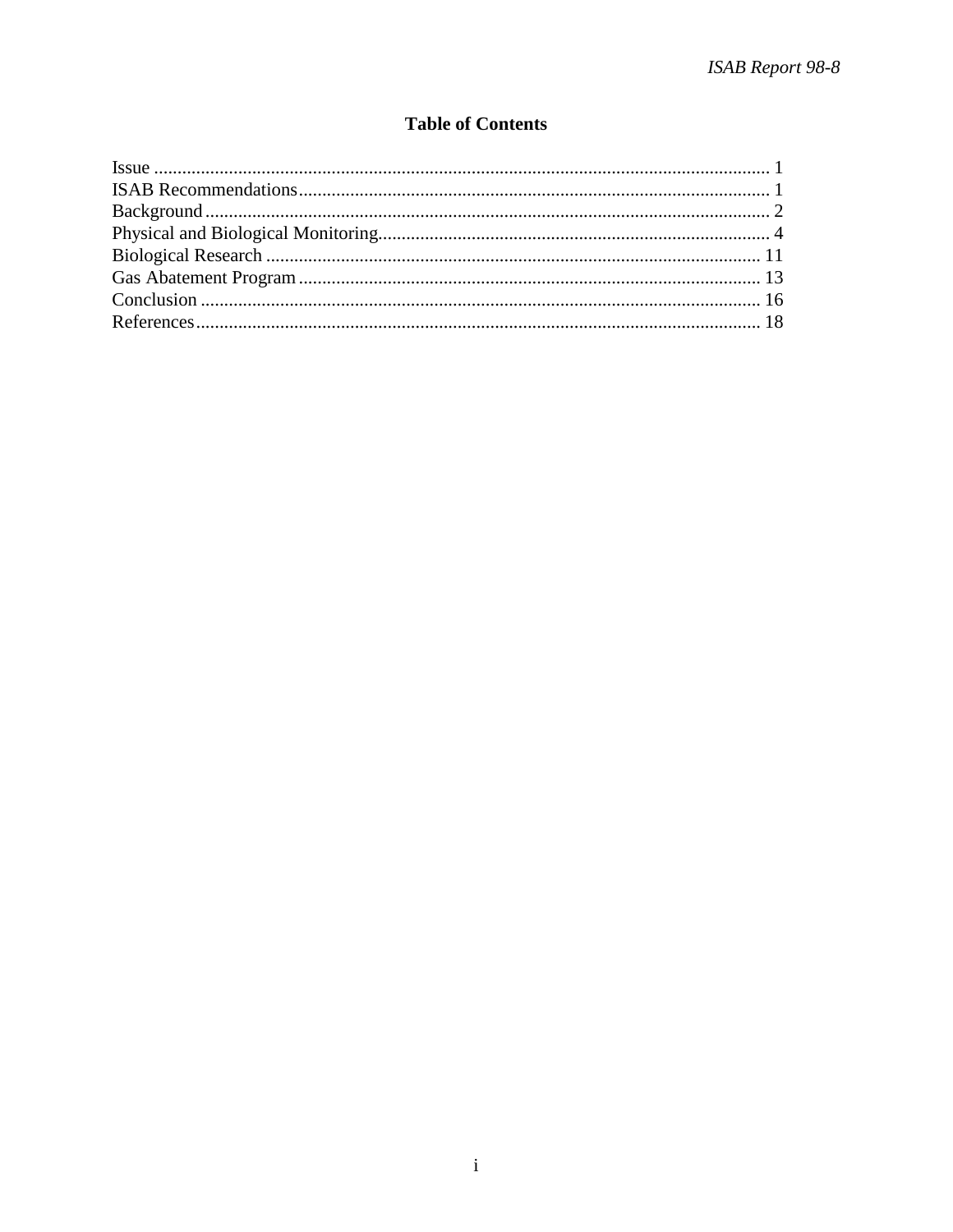### **Issue**

The Northwest Power Planning Council has been directed by the Congress, in the Conference Report accompanying the Energy and Water Development Appropriations Act for the Fiscal Year 1998, to review "the major fish mitigation capital construction activities proposed for implementation at the Federal dams in the Columbia River Basin." The Council was directed to conduct this review with the assistance of the Independent Scientific Advisory Board (ISAB).

The Council identified the Corps' Dissolved Gas Abatement Program as one of five specific projects for which it requested assistance from the ISAB (Ruff 1998). Other specific projects included installation of extended-length screens at John Day Dam and at other dams, further development and testing of the surface bypass prototype at Lower Granite Dam and at other dams, Bonneville Dam juvenile fish passage improvements including the relocation of a bypass outfall, and adult fish passage improvements. Reports summarizing the ISAB evaluations of (1) extended-length screens and the Bonneville Dam juvenile bypass outfall (ISAB Report 98-4) and (2) surface bypass development (ISAB Report 98-7) have already been provided (ISAB 1998a,b).

The ISAB, as generally directed by the Council (Ruff 1998), has attempted to:

- 1. evaluate how the Gas Abatement Program at mainstem dams fits in the context of the Columbia River ecosystem;
- 2. evaluate the effectiveness of the Program to mitigate for the effects of mainstem hydroelectric dams (including both positive and negative aspects);
- 3. identify major, relevant uncertainties or research questions; and
- 4. evaluate how the scientific uncertainties affect the use and management of gas abatement measures under several scenarios of hydrosystem reconfiguration and over several time frames.

This memorandum presents the outcomes of those evaluations. We were aided in our review by a briefing by the Corps and concerned agencies on July 15, 1998, responses by the Corps to our specific written questions, and numerous reports and reprints of published literature.

### **ISAB Recommendations:**

*• The Corps should continue its Gas Abatement Program to reduce dissolved gas supersaturation levels in the mainstem Columbia and Snake rivers to as low as practicable, with a modified set of objectives for the short and long terms.* 

*• The objective of reducing the total dissolved gas saturation of the Columbia/Snake mainstem to the Clean Water Act standard of 110% during times when water is spilled at dams involuntarily is unattainable even with major (and apparently impractical or prohibitively expensive) reconfiguration of the hydropower system short of dam breaching or major drawdowns. Attainment of the standard should be considered a policy issue and separated from technical considerations. Technical work should focus on what is technically attainable and biologically acceptable, balancing all relevant risks.*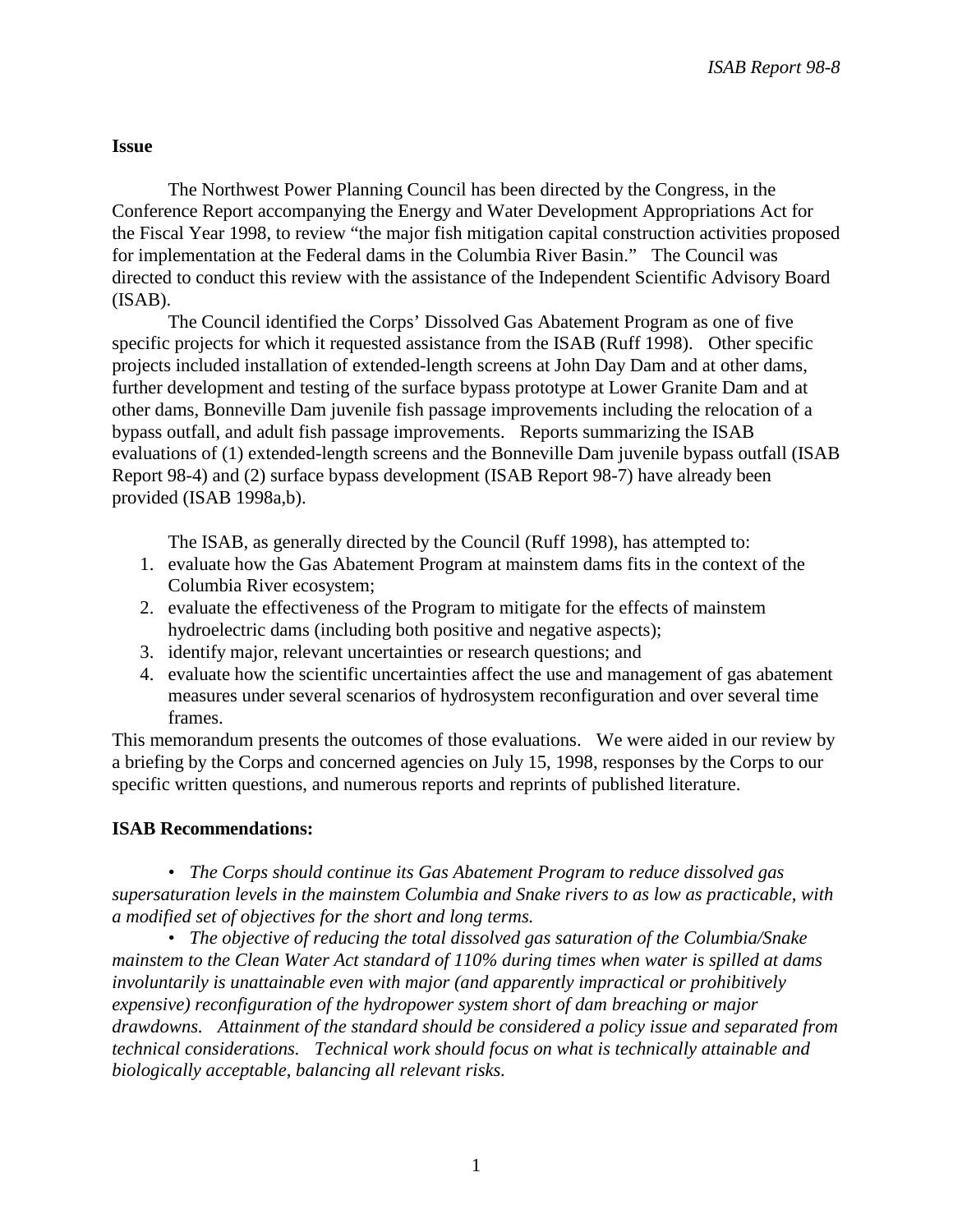*• A few critical studies would be useful to refine estimates of the biologically acceptable percentage of atmospheric gas saturation in the context of the salmonid migration corridor, now believed to be about 120%, as a goal for near-term (<10 years) abatement efforts. These studies are considered valuable additions to understanding acceptable levels for migrating salmonids and the mainstem ecosystem, but not necessary for the Corps' Gas Abatement Program to proceed.* 

*These studies are (1) depth distribution of juvenile and adult salmonid migrations and resident aquatic life in relation to gas compensation depth, (2) gas bubble trauma and its critical physiological, behavioral, and reproductive effects in migrating adult salmonids, and (3) effects of supersaturation near 120% (believed safe for migrating salmonids) on other components of the mainstem ecosystem.* 

*• Physical injury induced by alternative gas abatement devices should be evaluated (and relative risk compared to gas supersaturation in the river-reservoir system and other fish passage approaches) before novel devices are installed.*

*• The Corps should continue its efforts to monitor and model the production and equilibration of dissolved gas in the hydrosystem (including contributions from Canada) and model the generation of biological effects, and relate its findings to the gas bubble trauma monitoring programs conducted by others.* 

*• Installation of proven technologies, such as flow deflectors ("flip lips") on spillways, which provide significant reduction in gas saturation with small amounts of physical injury to fish, should proceed at all possible speed as an interim measure, regardless of decisions about future hydrosystem configuration (which likely will take >10 years to implement).* 

*• The Corps should explore and evaluate all reasonable concepts for long-term gas-abatement solutions, but at a low level and subject to peer review as the evaluations progress and before prototype testing.* 

### **Background**

Spilling water and downstream-migrating juvenile salmonids over mainstem dams has been demonstrated to yield higher survival than passage through turbines. Smolt survival of several species has been studied at several dams [Schoeneman et al. 1961 (chinook salmon at McNary Dam); Johnson and Dawley 1974 (chinook salmon at Bonneville Dam); Long et al. 1975 (steelhead at Lower Monumental Dam); Raymond and Sims 1980 (chinook salmon at John Day Dam); Weitkamp et al. 1980 (steelhead at Wells Dam); Heinle and Olson 1981 (coho salmon at Rocky Reach Dam); Ledgerwood et al. 1990 (chinook salmon at Bonneville Dam); Iwamoto et al. 1994 (chinook salmon at Little Goose Dam); Muir et al. 1995 (chinook salmon at Lower Monumental Dam). Spill mortalities are generally 0-2%, whereas turbine-induced mortality is 10-20% (Whitney et al. 1997).

Spill also appears to pose less risk for fish at dams than some engineered fish bypasses that involve screening of fish from turbine intakes, passage through gatewells and piping, and release into the tailwater (Whitney et al. 1997). Turbine intake screens have not been effective enough to achieve fish passage goals for all species and stocks without the addition of spill (see ISAB 89-7 for discussion of this point in relation to surface bypass development).

However, spill contributes to an increase in total dissolved gas saturation (TDGS) in the river downstream of dams such that conditions well above the generally accepted water quality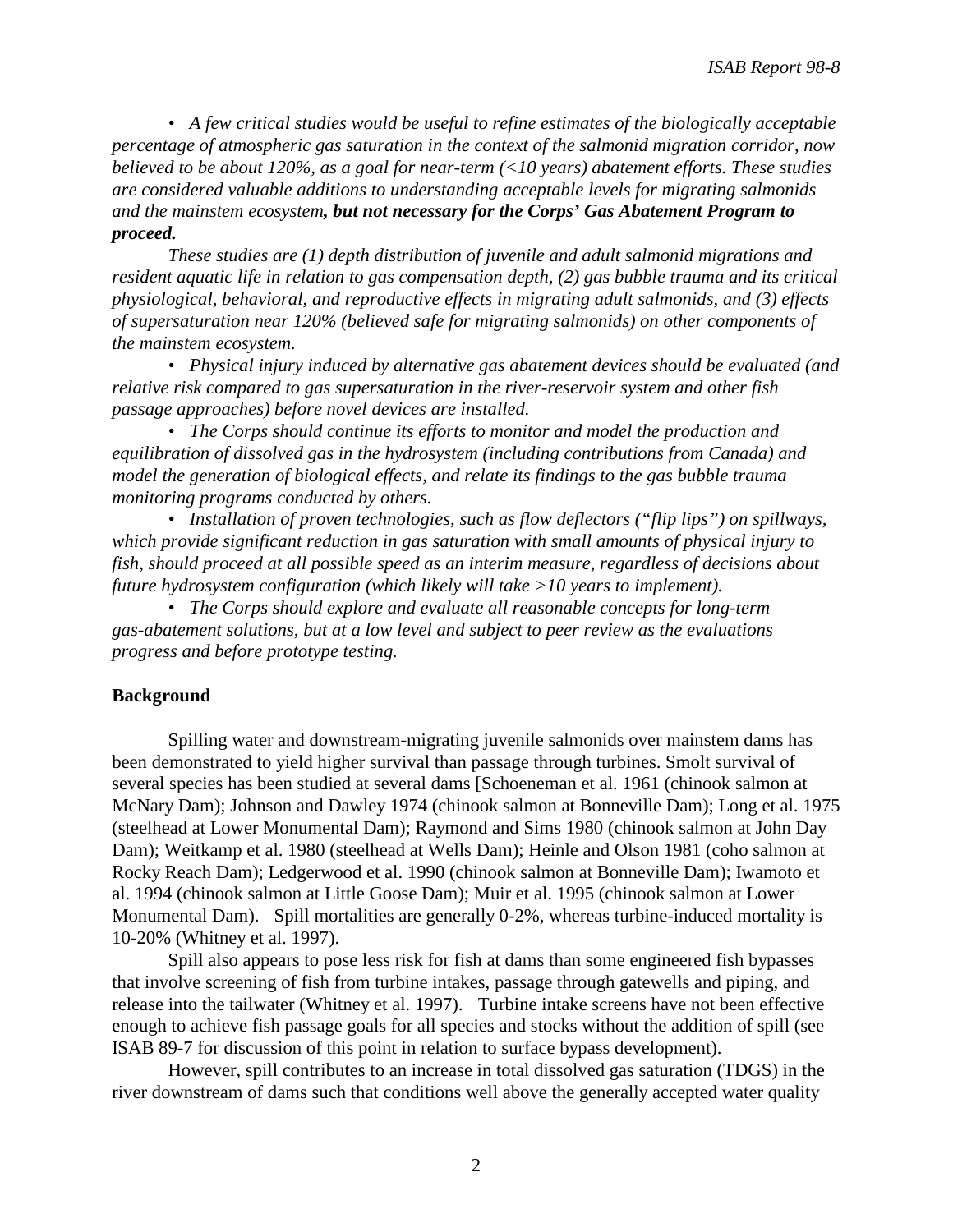standard of 110% (NAS/NAE 1973) can be created. Monitored levels have exceeded those demonstrated to be lethal to juvenile salmonids in laboratory studies because of gas bubble disease (GBD) (Ebel 1969; Bouck 1980; Weitkamp and Katz 1980; USACE 1994).

Despite potential detrimental effects of elevated TDGS, the NMFS' Endangered Species Act Section 7 Biological Opinion (NMFS 1995) includes as a "reasonable and prudent alternative", the spillage of water at dams during the migration season for the protection of juvenile spring/summer chinook salmon. Under the Biological Opinion, the NMFS directed the U.S. Army Corps of Engineers to achieve 80% fish passage efficiency (FPE) using spill. Because the prescribed spill program is likely to cause TDGS to exceed 110%, the NMFS seeks annual waivers of these standards by state water quality control agencies in order to implement the spill program.

Spill may occur for reasons other than the managed spill program under the Biological Opinion. Spill occurs when the volume of water flowing in the river exceeds the physical capacities of fully operating turbines within the powerhouse to pass it. Some turbines at a dam may not be operable (such as requiring maintenance), thus lessening the physical capacity of the powerhouse to pass water. Turbines also may not be used because there is no market for the electricity they would produce, thus the turbines are stilled and the water shunted over spillways. Spill forced upon dam operators by the limitations of hydraulic capacity of their powerhouses is generally called "involuntary spill". Spill under the Biological Opinion (or other requests by fishery managers) is generally termed "voluntary spill" or "managed spill." In many high-water years such as 1996, spill is a mixture of voluntary and involuntary types; in 1997, runoff was so high that most spill was involuntary.

From a theoretical, technical standpoint, there is probably an optimum mix of spill, bypass, and turbine passage (with present technologies) for maximizing survival of downstream-migrating smolts. Spill, up to a point, is better than turbine passage or bypasses; beyond that it induces levels of total dissolved gas saturation that cause debilitating gas bubble disease in fish that is worse than effects of bypass systems as well as worse than damages from turbines. What is simple in concept has not been simple to discover in real life.

The region has been investing in three parallel tracks of effort to directly determine that optimum and to make spill even more acceptable (lower the amount of induced TDGS by changing the technology of spill). The first track has been biological and TDGS monitoring to record actual damage to fish from TDGS in the river system in real time and to manage spill levels accordingly. The Fish Passage Center coordinates examinations of migrants collected in bypasses for signs of gas bubble disease (bubbles in selected tissues) and the NMFS has monitored resident fishes. The second track has been biological research that has attempted to describe realistic exposures of fish to TDGS in the river system, document the TDGS levels that cause biological effects, and test the assumptions behind the biological monitoring program. The third track has been a program to minimize the amount of TDGS induced by the hydropower facilities (the "Gas Abatement Program" of the Corps of Engineers).

The purpose of this ISAB evaluation is to focus on the direction for the Corps' Gas Abatement Program. However, this must be done from the perspective of a parallel, comparative evaluation of the demonstrated and expected results from the other two tracks. We provide a description of each track and our assessment of the Gas Abatement Program (including any critical biological studies) below.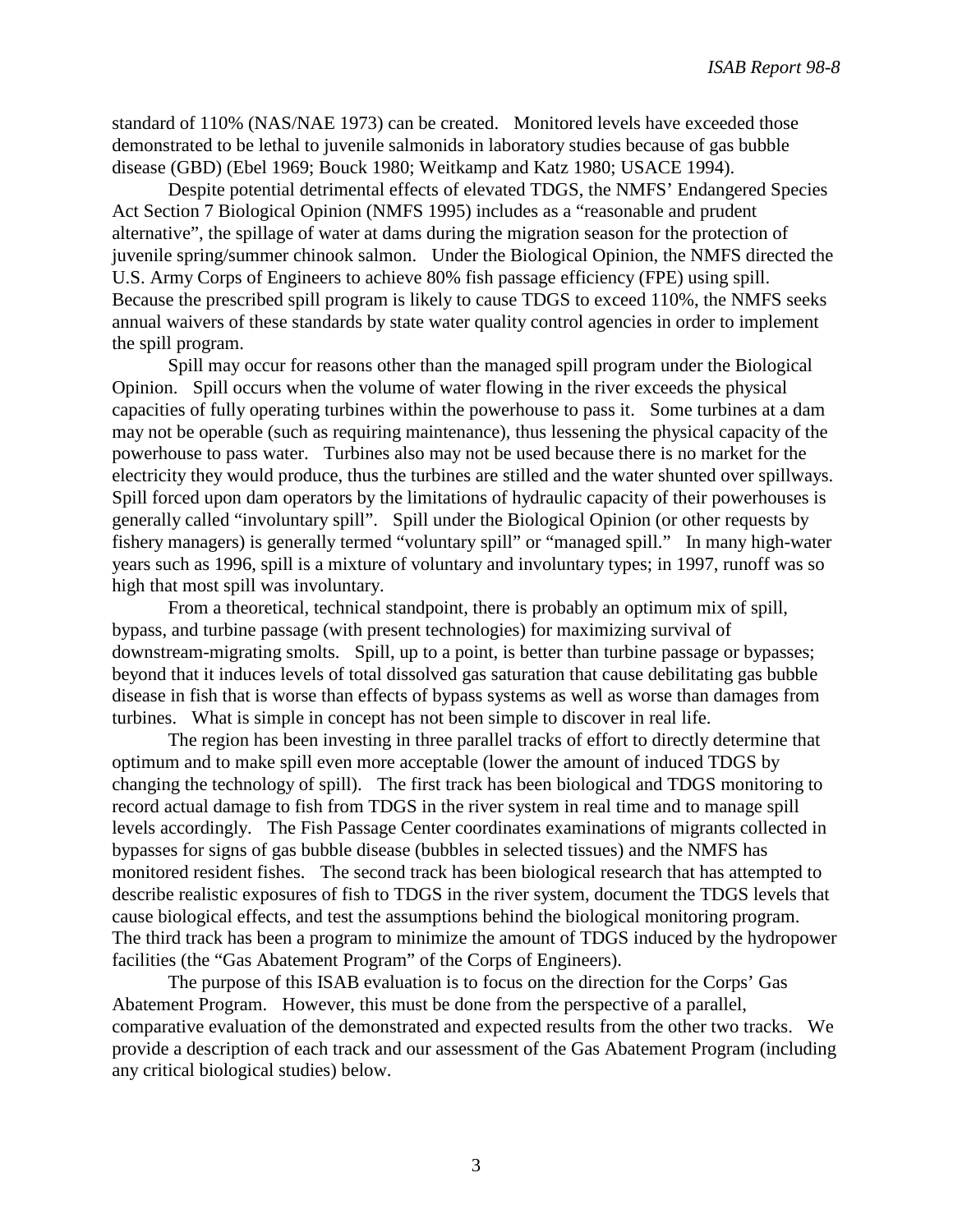*ISAB Report 98-8*

#### **Physical and Biological Monitoring**

Physical monitoring of total dissolved gas saturation in relation to river flows and dam operations, particularly in 1996 and 1997, showed conclusively the need for gas abatement measures at basin dams in wet years regardless of any spill management under the Endangered Species Act (Figures 1-4). Although there is some lowering of supersaturation toward air equilibrium (100%) as water passes through reservoirs, levels were higher than 110% in dam forebays through much of the high-water season. Spill was largely involuntary (despite artificial bookkeeping attempts to attribute some spill to fish management). Flows were too great for the turbines, and hydroelectricity was so regionally plentiful in the wet years that turbines were not operated for lack of a power market. Thus, the decision about whether to continue the Corps' gas abatement program does not hinge on arguments, technical or policy, about the usefulness of spill as a management strategy for passing downstream migrants. Spill will occur in wet years, and it will cause very high dissolved gas saturation (in the vicinity of 130% to 140% air saturation, enough to cause certain biological damage) with conventional spill technology in place at most dams. The work through 1998 also shows the efficacy of conceptually straightforward dam modifications such as flow deflectors or "flip lips" to reduce gas supersaturation levels to the vicinity of 120%.

One clear deficiency in the record of dissolved gas saturation values and the generation and dissipation of supersaturation is any clear idea of what the natural condition might have been. What is the "natural background?" At some locations and at some seasons, considerable gas supersaturation undoubtedly developed naturally without help from dams. What we could say about the frequency, duration, timing, and prevalence of these natural exceedences would help contrast them with the exceedences we are trying to manage and the biological stressors the native populations might have endured. Regrettably, these data are not available.

Efforts by the Corps to synthesize its physical monitoring information in the form of gas generation and equilibration models of the hydrosystem are valuable for developing an assessment tool for alternative abatement technologies (Battelle 1998 draft). The geographic scope of the problem becomes clear when one realizes that supersaturation begins at Canadian treaty storage dams in British Columbia and continues into the estuary. However, the gas production model is only accurate to about 5% total gas saturation (DGAS Phase II Study Overview, 1997). This ensures a limited ability to predict effects or make biological correlations at a scale finer than +/- 5%.

Biological and physical monitoring within the reservoirs has not yet progressed to the point where definitive patterns of exposure of fish to supersaturated water in the reservoirs can be described. Few physical measurements are made beyond dam forebays and tailwaters. The major uncertainty is the actual location of the fish in relation to the gas compensation depth (the depth at which water pressure equals the added gas pressure from supersaturation) in reservoirs. If such a description is needed, additional research and monitoring will be necessary before the validity of models of fish location in relation to supersaturated water can be established (Fish Individual-based Numerical Simulator, FINS; Battelle 1998 draft). We do not believe it is essential to have this information to proceed with gas abatement, however, because TDGS values are highest in shallow dam tailwaters where depth compensation is least possible.

Biological monitoring at the dams has shown fairly consistent results for several years (Figure 5), and could be discontinued without great loss to understanding (although this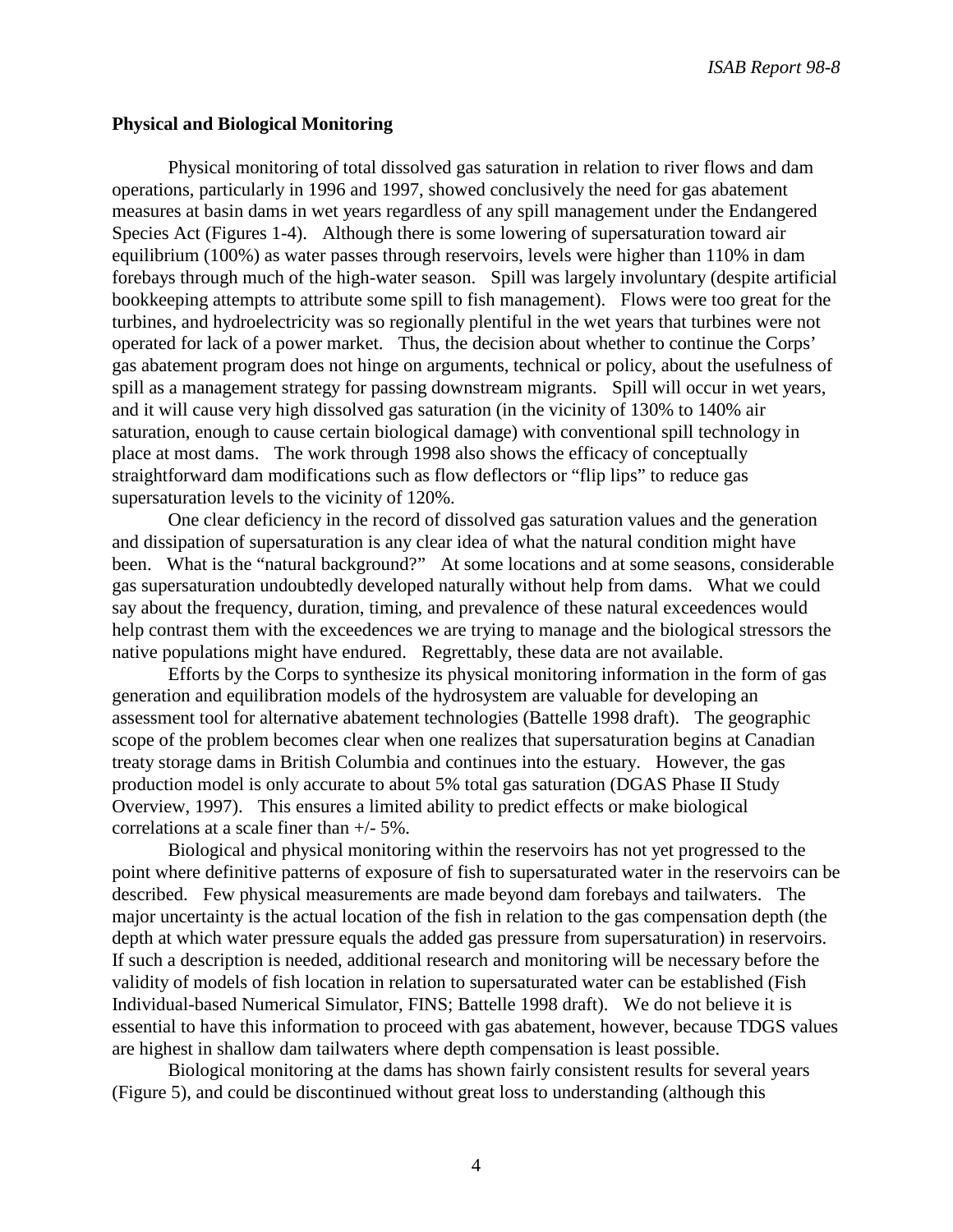monitoring is outside the current ISAB evaluation). Carried out since the early 1990s, the examinations of fish in bypasses have shown a clear pattern. There is a low percentage of fish with bubbles in tissues when TDGS values slightly exceed the water quality standard. This percentage increases markedly when high-spill levels of >120% are reached, but a large percentage of fish sampled in dam bypasses still do not show signs of gas-bubble trauma. A clear action level for cessation of spill, sought from the beginning of this monitoring, has not been defined. A level of about 120% is where symptoms in downstream migrants appear to increase substantially.

Biological monitoring of overall smolt survival is germane to the gas supersaturation question. Given the large number of fish tagged with PIT tags each year in the system, it would seem reasonable that a very targeted set of monitoring experiments could be conducted to answer many of the questions about survival under supersaturated conditions. Indeed, both the NMFS and others have used the NMFS migrant survival study data (e.g., Iwamoto et al. 1994; Smith et al. 1998) to attempt to bring clarity to the picture. The result so far has been largely one of conflicting conclusions. We believe these conflicts in interpretation will continue until adequate PIT-tag survival data are obtained from dams in the lower Columbia River.

Gas bubble disease symptoms have been found in resident fish held near the surface in net pens and monitored when TDGS levels were above about 115-120%. Natural behavior of resident fish in the wild, such as occupancy of deeper layers, could mitigate the negative effects of supersaturated waters. However many resident fish are obliged to use shallow waters to carry out their life cycles. Early life stages of resident species have been shown to be especially susceptible to gas bubble disease above about 110-115%. Food organisms such as cladocerans have also shown to develop bubbles in supersaturated water and lose the ability to swim normally. Few invertebrates in the food chain have been monitored adequately, although levels of gas saturation acceptable to fish have been assumed adequate for invertebrates. The monitoring of ecosystem components conducted so far has been inadequate to confidently relate TDGS levels believed safe for selected species and ages of migrating salmonids to safety for the mainstem ecosystem as a whole. This concerns the ISAB because of its (and its predecessor advisory groups') stated perspective of viewing salmonids in their ecosystem.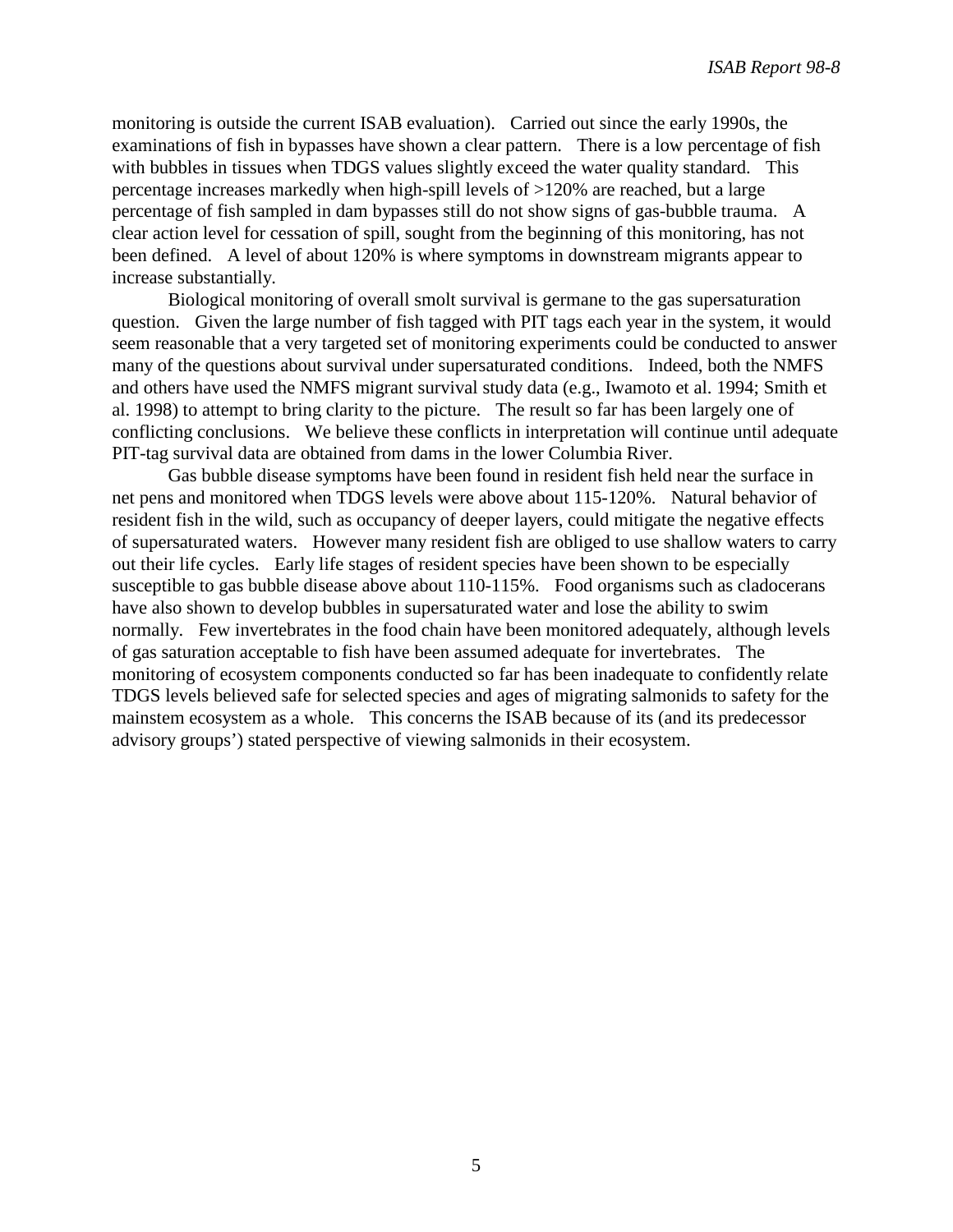**Figure 1. Total dissolved gas levels at mainstem Snake and Columbia river dams, 1995, showing annual minimum, average, and maximum at selected forebays (immediately upstream of a dam) and tailwaters (immediately downstream of a dam), and a polynomial regression line showing general longitudinal trends.**



**Location**

6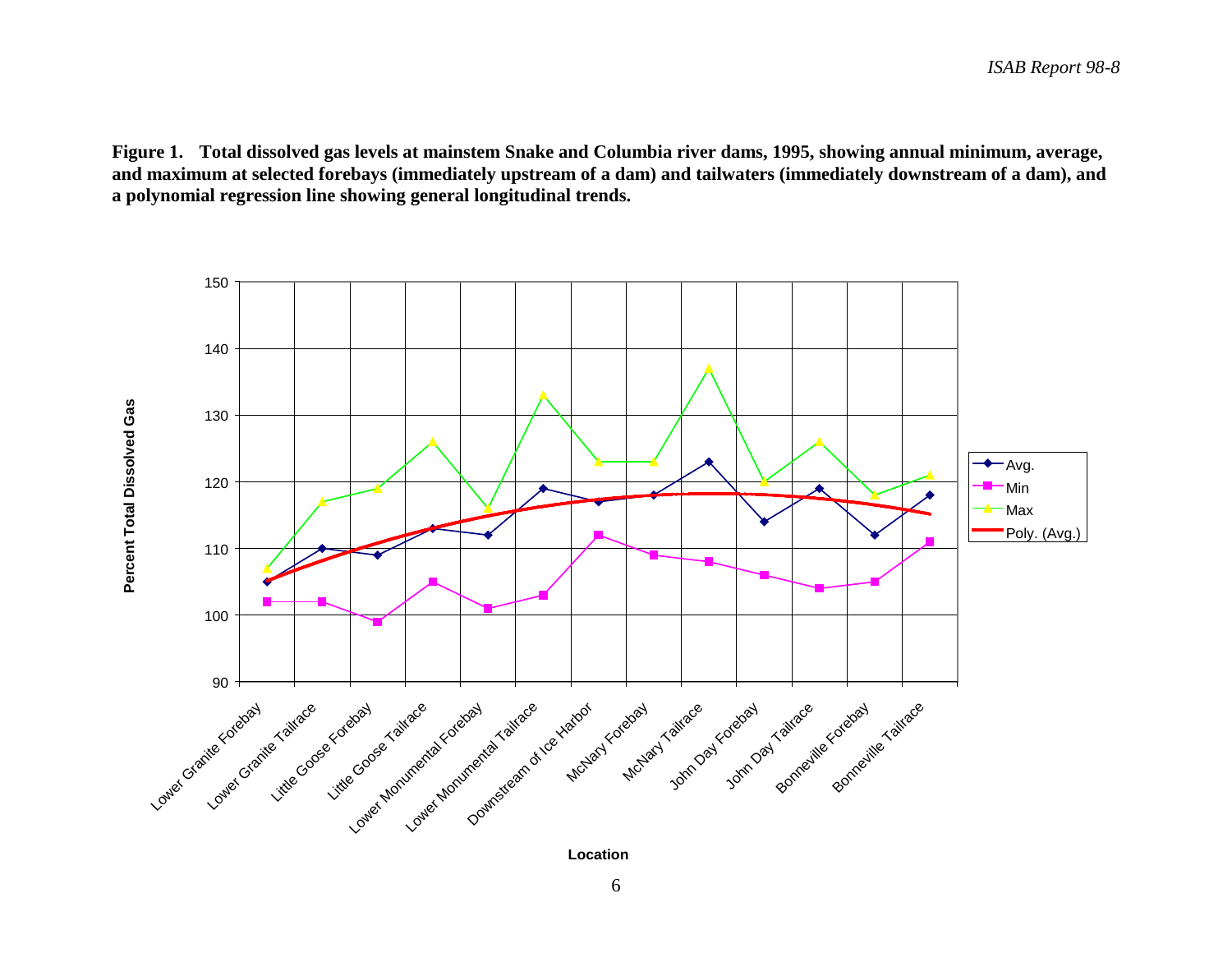**Figure 2. Total dissolved gas levels at mainstem Snake and Columbia river dams, 1996, showing annual minimum, average, and maximum at selected forebays (immediately upstream of a dam) and tailwaters (immediately downstream of a dam), and a polynomial regression line showing general longitudinal trends.**

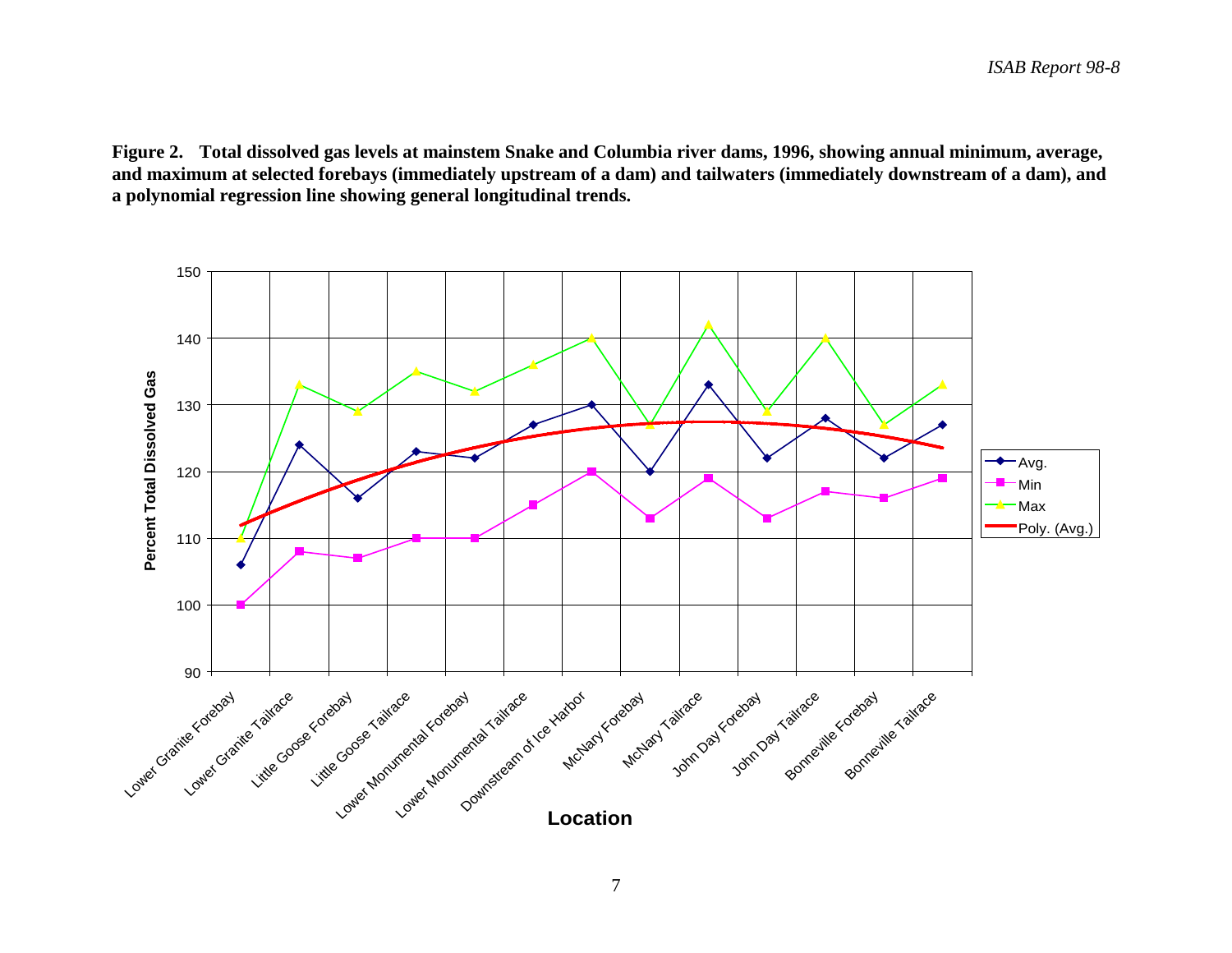**Figure 3. Total dissolved gas levels at mainstem Columbia river dams and tidal freshwater, 1997, showing the longitudinal pattern at roughly two-week intervals, April-August, at selected forebays (immediately upstream of a dam) and tailwaters (immediately downstream of a dam).**

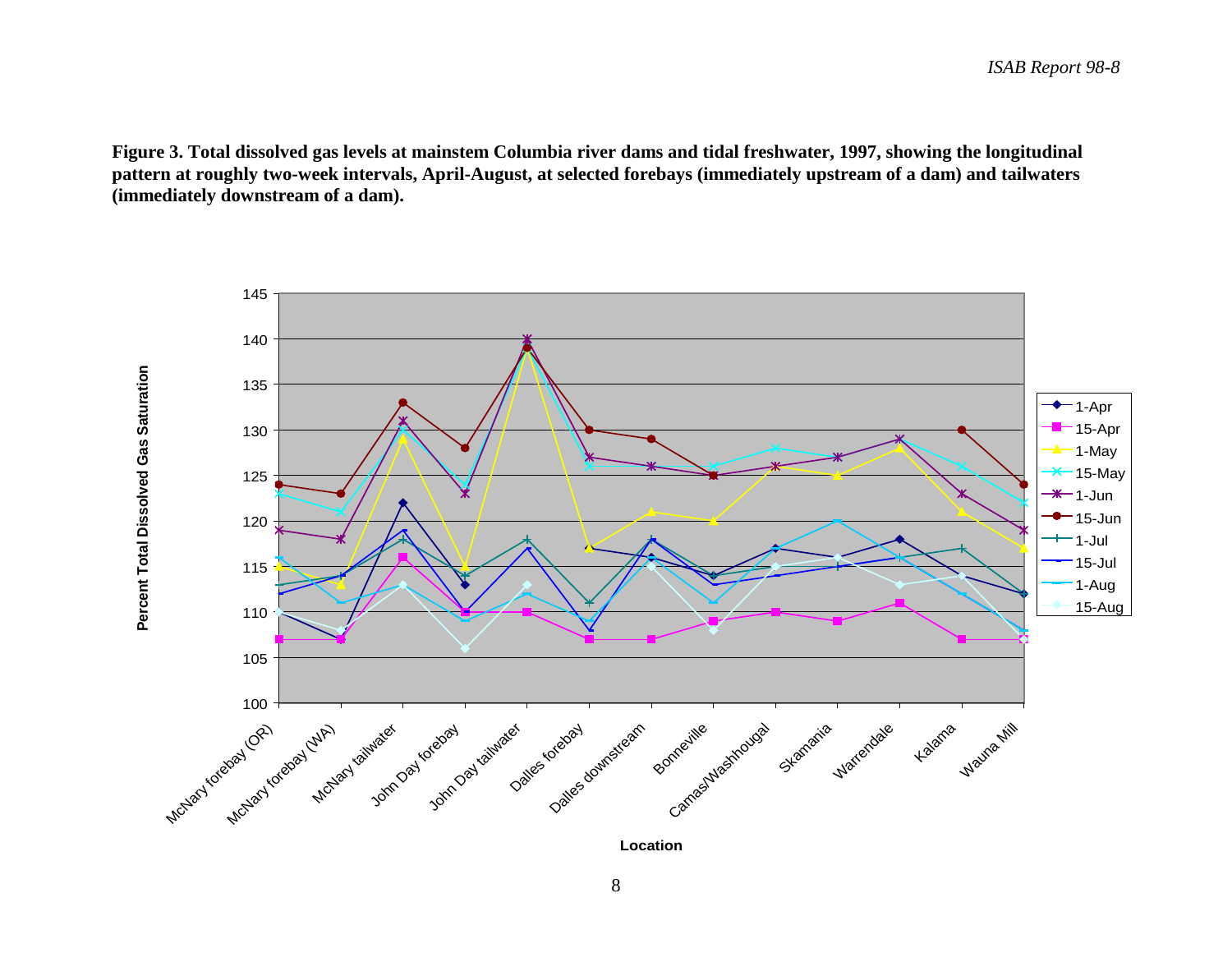

**Figure 4. Seasonality of total dissolved gas saturation April-August 1997 at several stations from McNary forebay to tidal fresh water.** 

9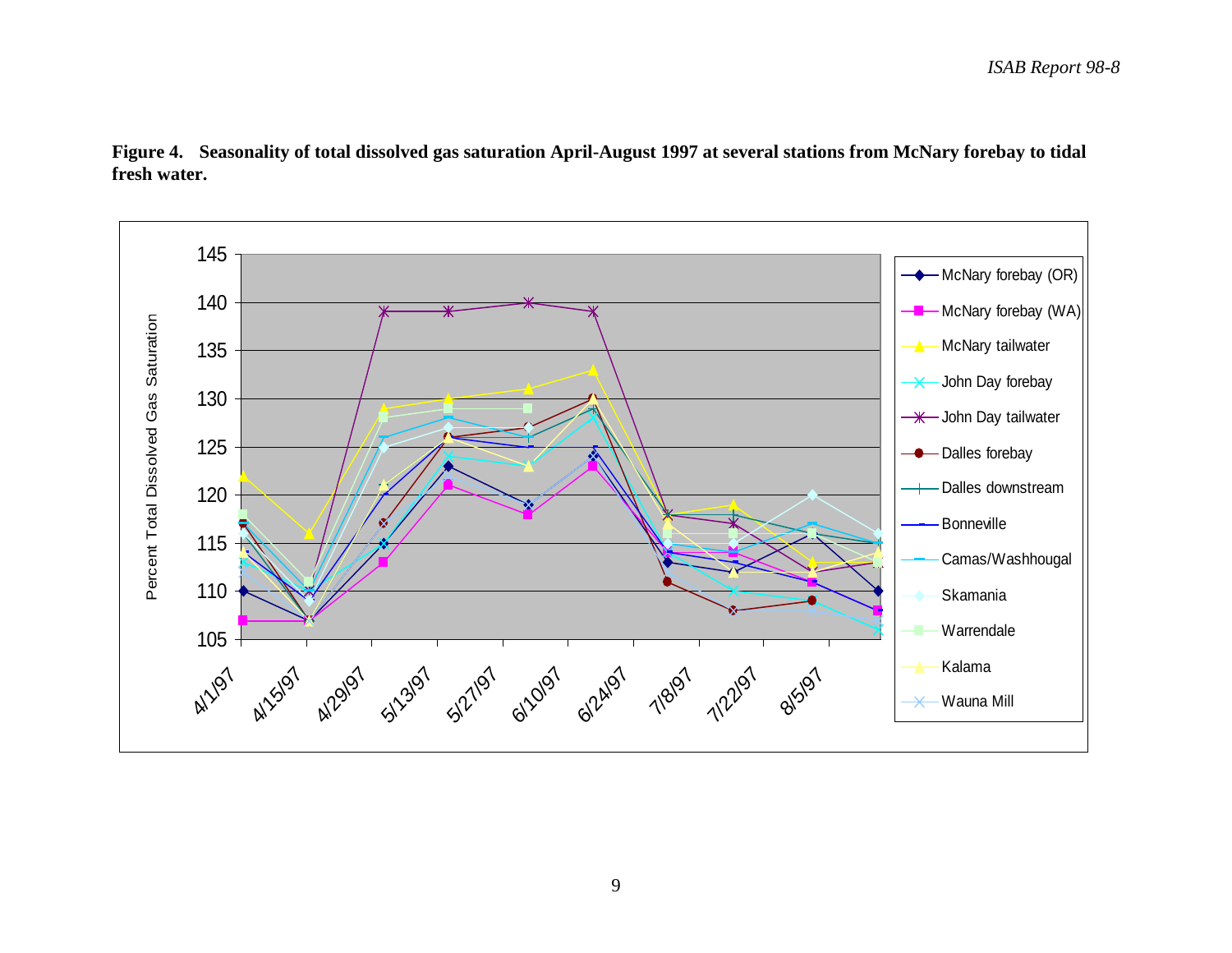**Figure 5. Seasonal progression of signs of gas bubble disease in juvenile salmonids sampled by the Fish Passage Program at McNary forebay, John Day forebay, and Bonneville Dam (a- chinook salmon; b- steelhead).**



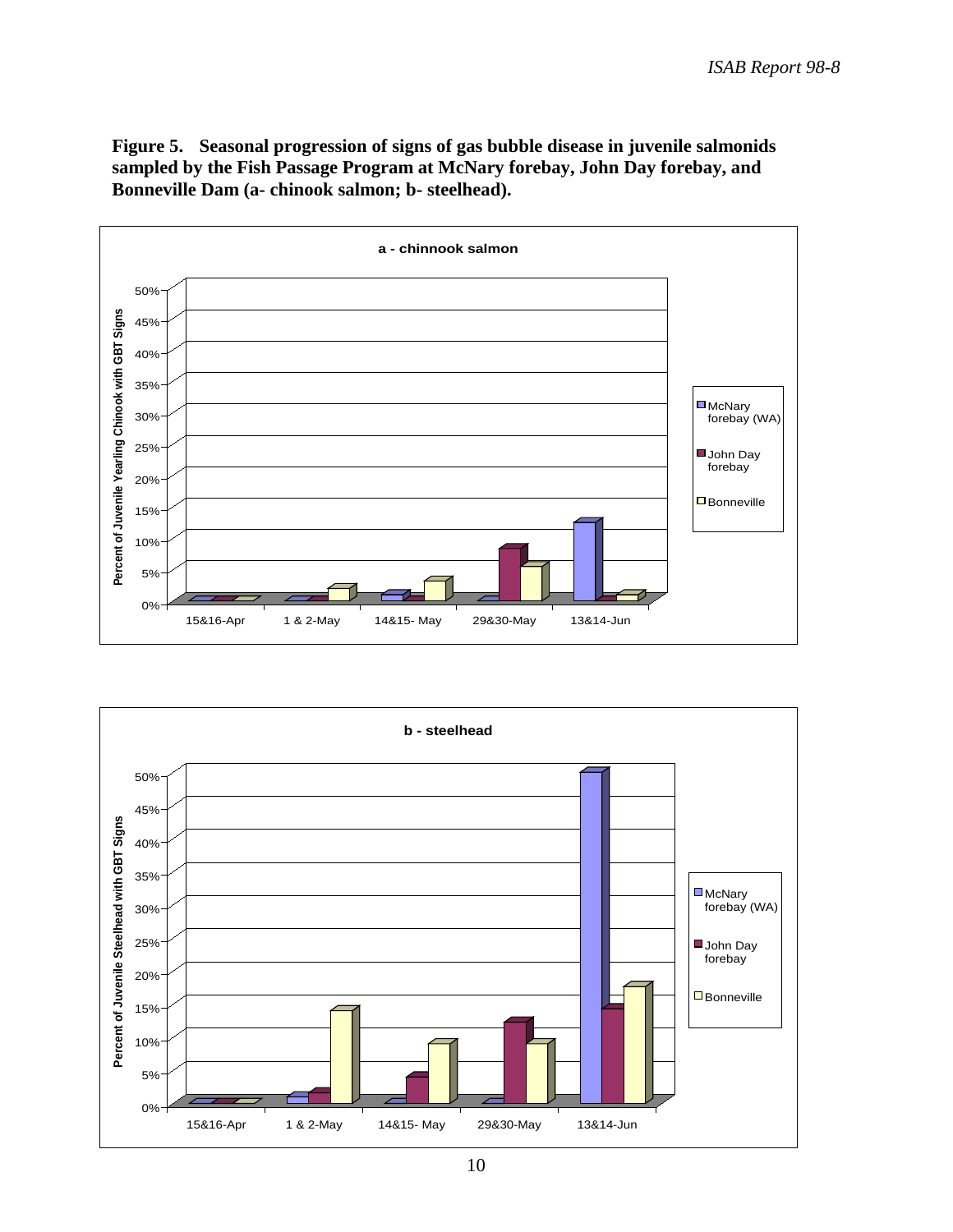#### **Biological Research**

Biological research has uncovered the vast complexity of exposure to high total dissolved gas saturation and the consequent damages that may lead to decrease in survival. It seems to us that the endless biological complexities and uncertainties shown by recent experiences in biological research on the effects of gas supersaturation make a quick definition of acceptable gas levels in the river for biota unlikely. Despite a high desire to more fully understand the action of high gas supersaturation on the physiology, behavior, and survivorship of salmonids and other ecosystem components, the amount of potentially interesting research is nearly endless (and clearly beyond either real need for gas-abatement decision-making or the ability of the region to fund). However, we sought out any critical few studies that we believe could be particularly useful or perhaps essential to the Corps' Gas Abatement Program.

As an example of the complexity of TDGS exposures, we observed that simple statistical comparisons between gas bubble disease signs in migrating salmonids at dams and gas supersaturation levels found there have been misleading. Likewise, mortalities attributed to specific river reaches through reach survival studies (Smith et al. 1998) can be misused. While both the biological monitoring for signs of gas bubble disease and the NMFS research on reach-specific survival provide important data, a strictly statistical evaluation of signs and survival with local TDGS neglects to recognize that the migrants are accumulating exposure over time as they move downstream (in a sense, a downstream-moving bioassay). dose-accumulation model for dissolved gas effects on migrating fish is more appropriate. This may be a useful outcome of the Corps' physical-biological modeling (see Battelle 1998 draft). In a dose-accumulation model, the time it takes for a toxicant (in this case, gas supersaturation) to take effect is considered. Because of the time it takes juvenile salmonids to pass through Snake River reservoirs, the effects of upriver exposures may not be manifested until fish have reached the lower river reaches. Information on durations of exposure required for different levels of TDGS to cause biological effects (e.g., Blahm et al. 1975; Dawley and Ebel 1975; Fickeisen and Montgomery 1978; Bouck 1980; Colt et al. 1986; Jensen et al. 1986; Backman et al. 1991; Aspen Applied Sciences, Inc. 1998; and as reviewed by Fidler and Miller 1993) needs to be coupled with downstream migration rates.

Constant high survival between Lower Granite Dam and Lower Monumental Dam, for example, may not indicate biologically acceptable dissolved gas conditions there. Effects of gas supersaturation may be accumulating without an immediate effect on survival. NMFS survival data indicates that the poorest survival in the Snake River occurs at the lower reaches from Lower Monumental Dam (LMO) to McNary Dam (MCN). One interpretation is that dissolved gas conditions in the lower Snake are worse than upstream (and the effects are shown there). However, a more likely interpretation is that doses of high gas accumulate in the fish as they migrate downstream and reduction in survival is exhibited primarily when fish have reached the lower river reach. Lower survival probabilities on later dates may indicate that the accumulation of damaging doses occurs more rapidly at warmer temperatures, as has been demonstrated in previous studies (Nebeker et al. 1979) and is manifested sooner (i.e., farther upstream) than at cooler temperatures. Because predation may be the actual mechanism for death, one might look for high predation rates at locations where fish have been exposed to potentially lethal saturation levels for a sufficient duration in their migration to affect equilibrium or other behavioral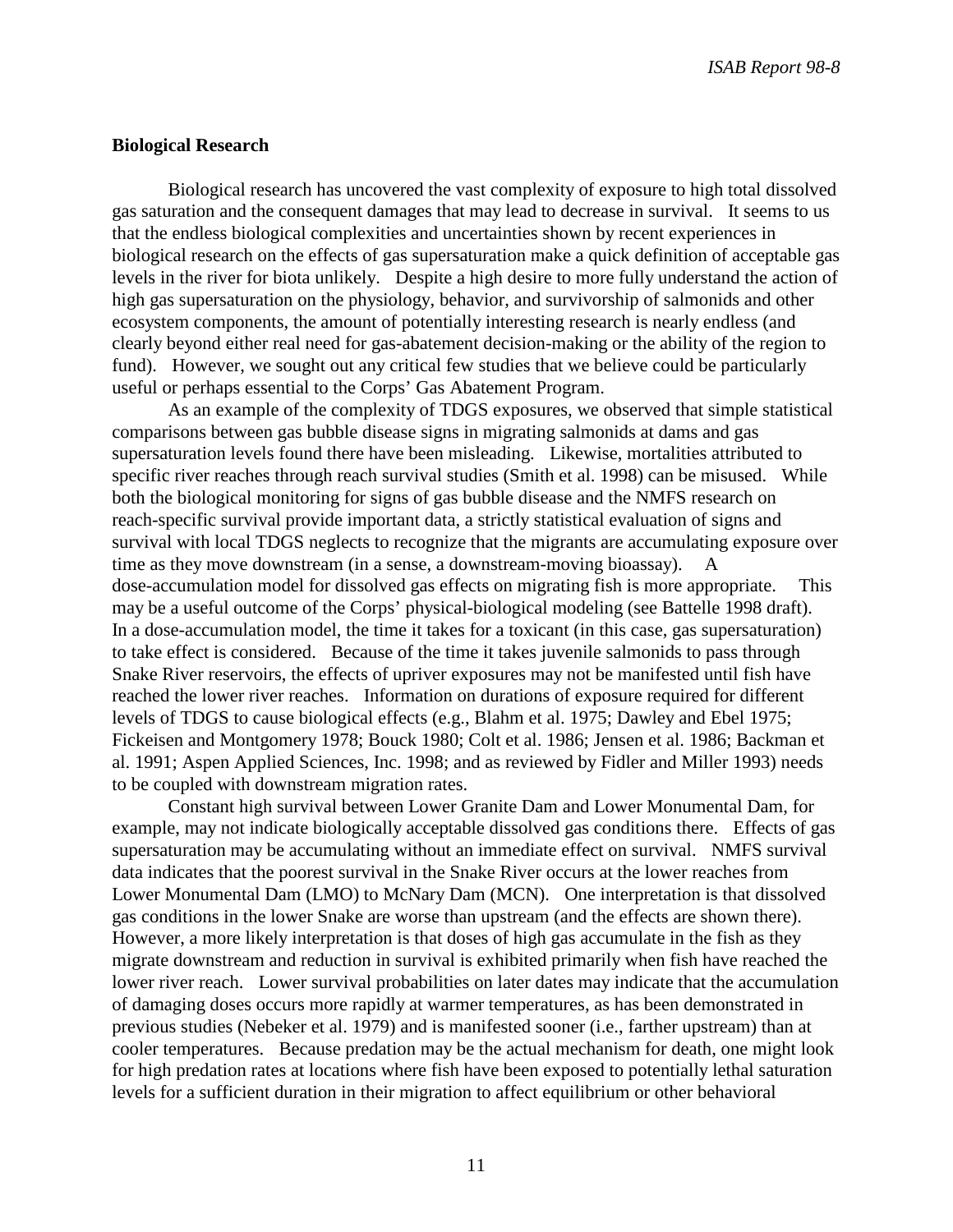characteristics. In fact, especially high predation on downstream migrants has been documented in John Day Reservoir, which migrants reach after passage through high-saturation waters of the lower Snake and McNary Reservoir (Poe et al 1991).

Depth of fish migration is a critical uncertainty that complicates TDGS exposure information. It has been known for a long time that fish below a "compensation depth" reside in water pressures that compensate for high dissolved gas levels and where the formation of damaging bubbles does not occur. Yet definition of migration depth for purposes of estimating gas bubble disease exposure and incidence has been elusive. Recent telemetry studies by the USGS Biological Resources Division in McNary Pool suggest complex vertical positioning behavior that makes a simple expression of exposure difficult. Fish apparently migrate at depths that intermittently compensate for nominal supersaturation (at the water surface) and either prevent bubbles from forming in fish tissues or intermittently force bubbles back into solution. For adults that must surface to use fish ladders, this option does not apply, however, and questions remain about their susceptibility.

These results relate in some uncertain way to observations in 1997 that in-river smolts showed fewer GBD signs than fish sampled in the smolt bypass at the next downstream dam. Fish do not seem to lose signs in passage through turbine entrance/gatewell/bypass piping, as some observers had suspected, but they may gain bubbles in this passage. Much research would be necessary to sort this out.

If the gas abatement program is intended to be guided by actual biological suitability of the environment during passage of downstream migrants, then refinement of our understanding of the realistic, depth-compensated exposures to bubble-forming gas pressures by juvenile salmonids seems to be an essential part. We believe, however, that it is more technically justified to reduce TDGS levels to the extent practicable than to expect that these complexities will be resolved in the near future.

A clear deficiency in understanding the biological effects of high dissolved gas saturations in the Columbia-Snake mainstem is information on adult salmonids. Cautious use of adults in experiments, for protecting reproductive stocks, has limited research on adults. Yet the same protectiveness of the broodstock should dictate that we protect this critical (and potentially sensitive) life stage.

If additional research is conducted, investigators should give more attention to species or life stages that are more sensitive to gas bubble trauma or more likely to be injured by mitigation measures than are juvenile salmon. Most studies have investigated chinook and steelhead yearlings. Studies might give more attention to underyearlings or other species. Similarly, mitigation measures may injure some species and life stages more than others. For example, some information indicates lower survival rates for sub-yearlings (than yearlings) passing through flip-lip flow deflectors. Sockeye salmon smolts show a propensity for greater injury and descaling rates in many bypass and transportation systems and may be more susceptible to physical injury than other species by gas abatement devices. The ISAB has been concerned overall with maintaining diversity among species and stocks, and would not like to see either gas saturation levels or abatement devices that markedly alter diversity.

There are many other uncertainties in biological understanding. Without detailing all of these uncertainties, or impugning the work of researchers who are interested in the details of gas bubble trauma at physiological, organismal, and ecological levels, we conclude that much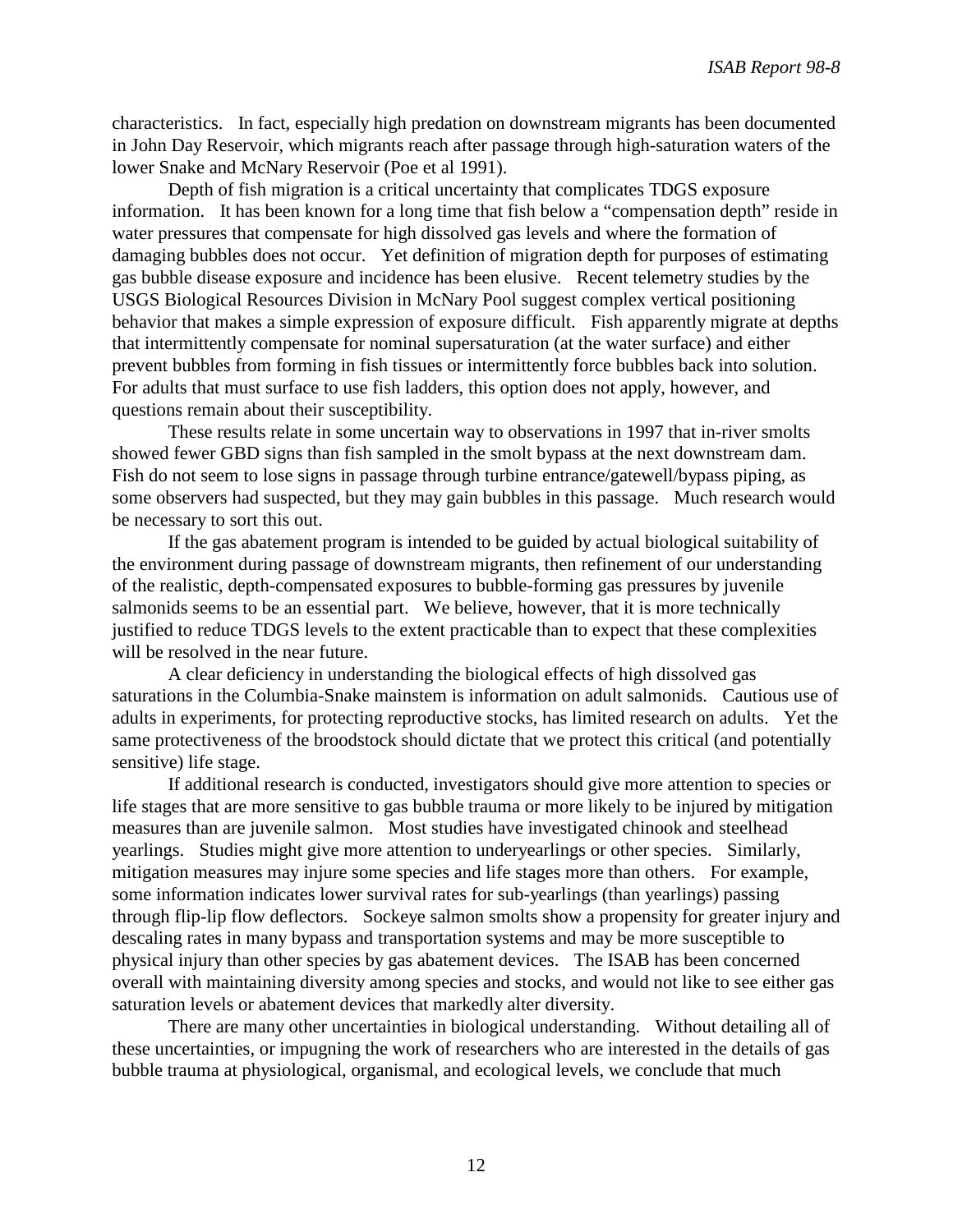interesting, scientifically valid, but topically diffuse biological research will not any time soon establish the optimal mix of spill and other passage routes for best salmon survival.

If additional biological research is required to justify gas abatement measures (but we do not believe it is), three areas of research stand out to us as particularly important in the near term to attain the goals of gas abatement to levels that are biologically acceptable. These are: (1) depth distribution of juvenile and adult salmonid migrations in the mainstem migration corridor in relation to gas compensation depth (this research could clearly establish that surface gas saturation data are inappropriate as a biologically relevant standard for salmonid migrants, although risks to shallow-water resident species will remain), (2) identification of critical exposures for physiological, behavioral, and reproductive effects of gas bubble trauma in migrating adult salmonids for which few data are available (key experiments/observations could verify the similarity of responses of juveniles and adults), and (3) clarification of the effects of high dissolved gas saturations on resident ecosystem components of the mainstem. We believe, however, that sufficient biological justification already exists to install gas abatement devices to reduce gas supersaturation to as low as practicable, providing the devices themselves do not reduce survival by more than 2-3%.

Regardless of whether such research is conducted, physical injury induced by alternative gas abatement devices should be evaluated. Such evaluation may require more biological research. There is evidence that even relatively proven technologies such as spill deflectors induce a definable increment of mortality that may be comparable to that from alternative fish passage routes. The relative risks from spill with gas-abatement devices should be compared to those of unabated gas supersaturation in the river-reservoir system and fish passage approaches other than spill (as a reality check for otherwise promising abatement devices for gas reduction).

#### **Gas Abatement Program**

The Corps has a program for reducing total dissolved gas supersaturation at its mainstem dams. The objective of the program is to respond to the recommendations of the expert panel on gas bubble disease to the National Marine Fisheries Service that structural and operational changes would be needed to reduce total dissolved gas supersaturation in the river system based on the managed spill program (Panel on Gas Bubble Disease 1994, 1996). Subsequently, the National Marine Fisheries Service's Biological Opinion (1995) for Operation of the Columbia River Hydro System detailed that the Corps of Engineers should develop and implement a gas abatement program at all projects. The original goal of the program was to determine how the projects could be modified to comply with the federal and state water quality standard for total dissolved gas saturation (110% up to the ten-year, seven-day peak flood event; USACE 1996).

The Corps' program has involved conceptual evaluation of technical alternatives for reducing dissolved gas in spilled water (Phase I; USACE 1996), work plans for detailed engineering evaluations and biological studies (Phase II; USACE 1998) and eventual actual construction of devices at dams. A wide range of gas abatement devices has been explored, which range from established technologies such as flow deflectors ("flip lips") on dam spillways that prevent deep plunging of spilled water to exotic spillway designs that incorporate elaborate baffles to facilitate air equilibration. The program has conducted systematic evaluations of engineering feasibility, efficacy, and cost for the suite of alternatives. Field studies of gas entrainment at existing spillways have shown that reducing the depth of the plunge basins at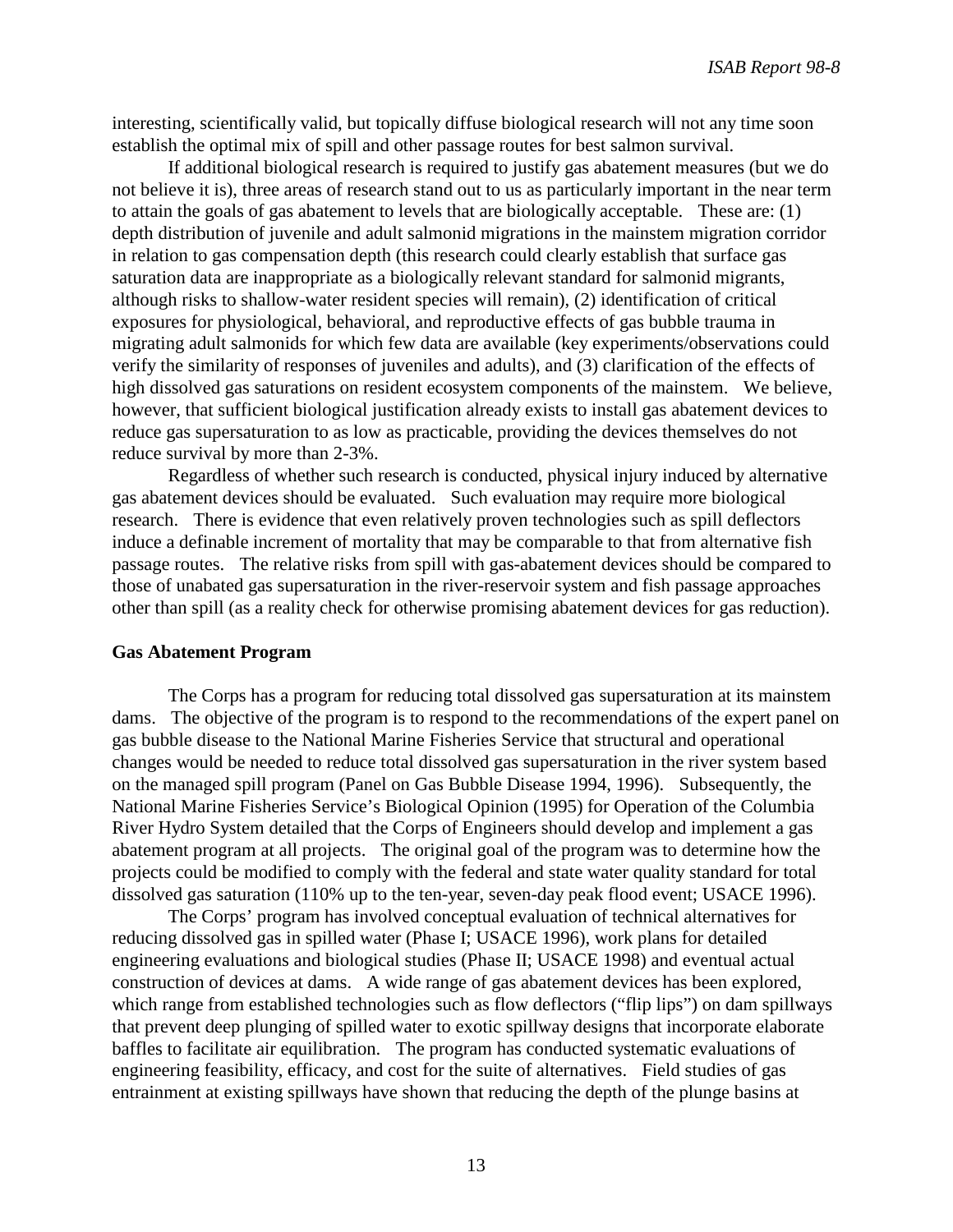dams would be effective in reducing gas supersaturation, but at high monetary cost with potential loss of juvenile salmon through physical injury (Dawley et al. 1998).

Early evaluations identified physical damages to spilled organisms as a significant corollary risk for spillway modifications (R2 Resource Consultants, Inc. 1998). For example, baffles installed to break the flow of water over, or at the base of, spillways can impinge and mechanically damage fish. As a general rule, the devices most effective in preventing spill plunging into deep pools seemed to be the most physically damaging to the fish. Gas abatement at a project thus becomes a balance between induction of gas supersaturation (with effects in the river and reservoir downstream) and the physically damaging side effects of spill at the site. Although practice has usually demonstrated a net benefit for devices such as simple flow deflectors (Muir et al. 1998), the balance for other devices is uncertain.

A major conclusion from these engineering studies is that the Clean Water Act criterion (and state standard) of 110% saturation at the water surface in the spillway tailwater is unattainable at any reasonable cost in dollars or at acceptable levels of physical damages to migrating salmonids when spill is used, whether voluntary (for fish passage management) or involuntary (due to too much water for the turbines to handle). This presumes that the dams remain in place, without breaching or major drawdown. For example, it appears technically impossible with any device now known to maintain gas saturation values at 110% or below at the levels of involuntary spill experienced in 1996 and 1997. Maintenance of about 120% and below is feasible with devices currently available (deflectors) under most circumstances of controlled spill.

Breaching of the four lower Snake River dams (which would be a major system reconfiguration) would eliminate spill in the lower Snake River and likely make the 110% dissolved gas standard attainable in that reach. This projection should be tempered, however, by our lack of understanding of the natural saturation levels prior to damming. Recent monitoring of the unimpounded reaches upstream of Lower Granite Dam, however, suggest values in an unimpounded lower Snake River would be near air equilibrium. Similarly, a major drawdown of one or more reservoirs during the high-flow season (whether permanent or temporary, partial or full) would eliminate or reduce the factors causing supersaturation at those facilities (high elevation spill into deep plunge basins).

We conclude from this feasibility analysis that attainment of the 110% criterion/standard, *per se*, is thus a *policy* question, not a technical one. The technical questions appropriate for the ISAB relate to possibly defining biologically acceptable conditions in the ecological context of the river-reservoir system and finding engineering designs or system operations to achieve levels of TDGS as low as practicable without inducing more injury to migrating salmonids than would the TDGS. Questions of whether to meet water quality standards through major system reconfiguration must be taken up in another forum.

The ISAB believes the Corps' Gas Abatement Program should continue, although with modified objectives and time scales consistent with attaining gas supersaturation levels as low as practicable below all projects as expeditiously as possible. We do not yet know what a "safe" level is for the mainstem ecosystem, including both anadromous salmonids and other ecosystem components, and we are unlikely to find it out any time soon and without large expenditures for research. But we do know (with a high level of confidence) that the safe level is below 130-140% observed in recent years. We recommend continuation of the Corps' program for three main reasons: (1) reduction in total dissolved gas saturation is needed in high-flow years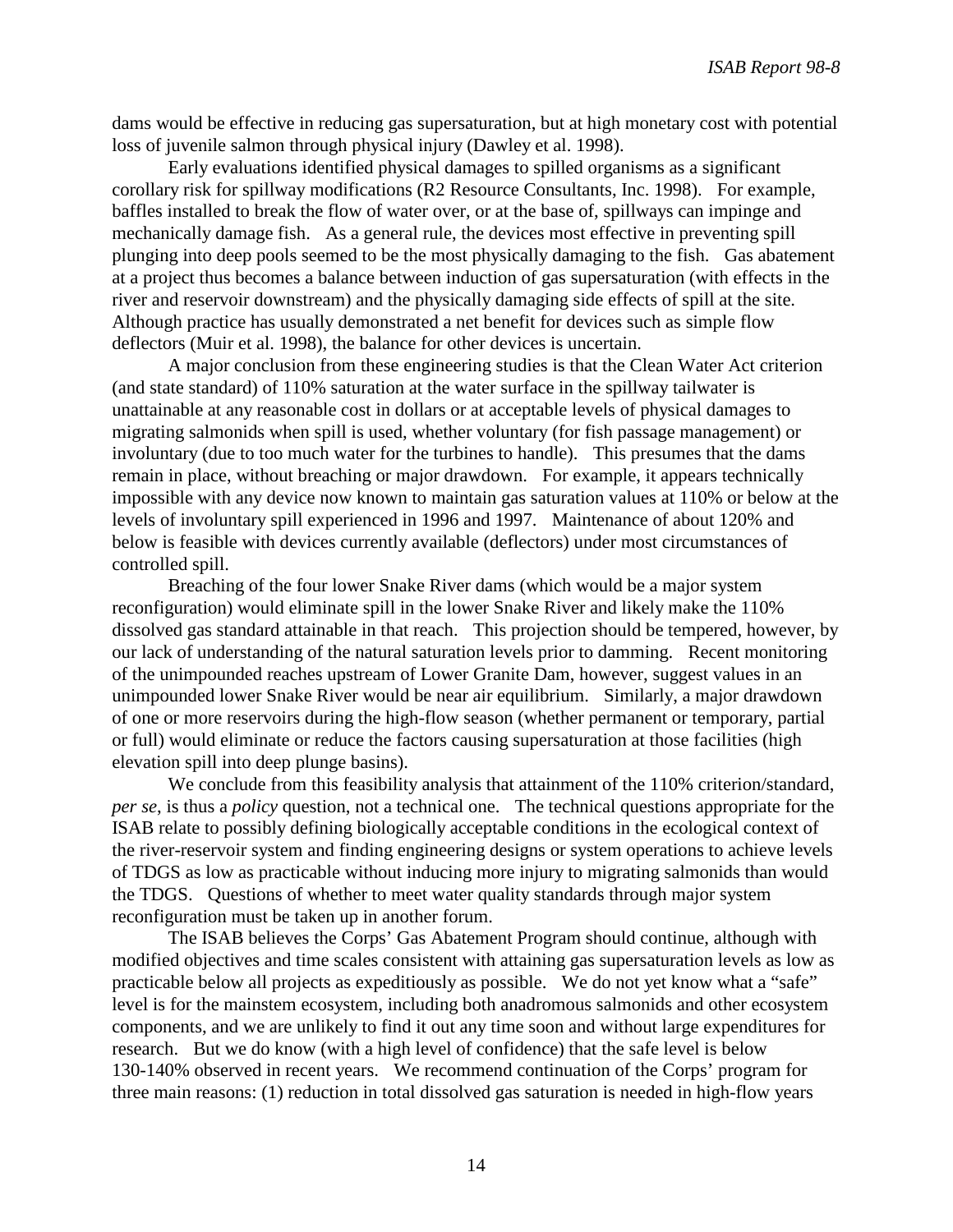such as 1996 and 1997 regardless of Endangered Species Act considerations for spill management at other times; (2) some engineering devices have demonstrated effectiveness or high promise for reducing gas saturation to levels that appear biologically acceptable for migrating salmonids in their ecosystem context, and (3) an "as low as practicable" approach is consistent with a philosophy of taking actions that will progressively return the river system toward the "normative" condition, even if not all the way to the desired goal (as recommended by the Independent Scientific Group (ISG) 1996). If additional biological studies are mandated to justify abatement expenditures, they should be limited to a critical few. They may be useful to narrow the large uncertainties in establishing biologically acceptable gas saturation levels above the current water quality standards. Special studies will be needed to define the potentially overarching side effects of physical damages from some gas-abatement devices.

In consideration of potential modifications of the hydropower system, we concur with recommendations by NMFS that abatement be considered in two time frames. First, the near term time frame (<10 years) can include installation of proven technologies such as flow deflectors on spillways that do not now have them. Some other modifications that are relatively inexpensive and effective could also be considered and used. Even if the dams are to be breached or drawn down, breaching or a drawdown schedule will not happen quickly and the benefits of installing gas-abatement measures can be gained rapidly in the interim. If the dams remain, even if operated quite differently than at present, the spillway modifications will be useful for the long term as well. The Corps can, at a slower pace, consider all feasible options for gas abatement in the long term  $(>10 \text{ years})$ . A measured pace of engineering evaluations, possible prototype testing, regulatory approvals for new devices, and system-wide gas reduction efforts using these technologies and judicious system operation can be conducted over the next several years and be aided by periodic peer review.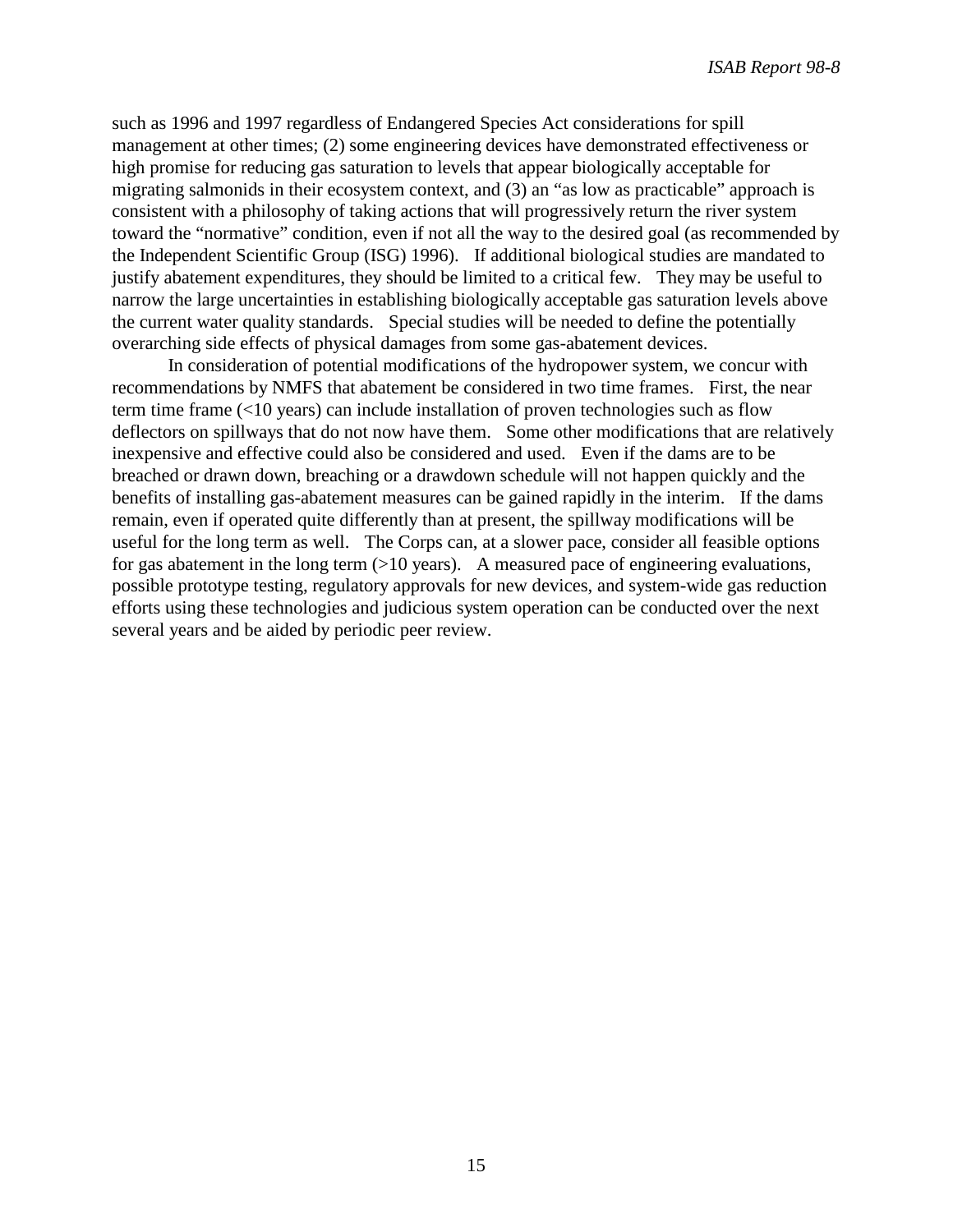If taken in two time frames, the Corps' Gas Abatement Program will be applicable and useful for each of the four alternative scenarios for operation of the hydropower system identified by the Council staff for ISAB evaluation (Ruff 1998). These scenarios (and suggested applicability of gas abatement measures) are:

1. *All existing mainstem dams, including dam modifications, remain in place and operational for the foreseeable future*. In this scenario, gas abatement modifications made both in the short term and long term would potentially have a long lifetime at all projects, unless displaced by a better technology. The full gas-generation potential of the hydropower system would be used for planning modifications.

2. *All dams remain in place except that the four lower Snake River projects are breached to provide a natural river condition in the Snake River within the next 5-10 years*. In this scenario, short-term gas-abatement modifications would be applied to all projects on both the Snake and Columbia rivers, with possible exception of the first Snake River dams to be breached. Long-term modifications would not be considered for the Snake River projects but would be tailored to the Columbia River projects. These long-term modifications would take into account the lack of gas generation in the lower Snake River (therefore, the long-term solutions may differ from those in scenario 1).

3. *All dams remain in place except that a lower Columbia River project, such as John Day Dam, is breached or lowered within the next 10 years*. In this scenario, only short-term modifications would be applied to the Columbia River dam. Both short-term and long-term modifications would be applied to all other projects, as warranted. Potential gas re-equilibration in the reach of the current Columbia River dam's reservoir would be considered when long-term gas-abatement modifications are considered for the remaining lower Columbia River dams.

4. *Dams remain in place except that the four lower Snake River projects are breached to provide a natural river condition in the Snake River and John Day Dam is breached or lowered in the Columbia River within the next 5-10 years.* In this scenario, only short-term modifications are applied to the lower Snake River dams and John Day Dam. The earliest Snake River dams to be breached may not warrant any further modification, however. Long-term modifications to the remaining lower Columbia River dams would take into consideration the loss of gas generation in both the lower Snake River and at John Day Dam with potential re-equilibration in the John Day reach.

### **Conclusion**

The Corps' Gas Abatement Program is important for rectifying supersaturation of waters of the Snake and Columbia rivers with dissolved gases by the hydropower system. It should continue, with high-priority. Gas supersaturation is a problem in high-flow years with involuntary spill whether or not spill is used as a management approach for aiding salmon passage in other years. Although attainment of the standard of 110% throughout the hydropower system is unlikely in high flow years with the majority of dams in place, a program of modifications of dams to reduce gas supersaturation to the lowest levels practicable should have benefits to salmon and other components of the ecosystem. The modifications will be useful whether or not selected dams are breached or drawn down if they are viewed in two time frames, short term (<10 years) and long term, and applied in a manner consistent with the system configuration options chosen.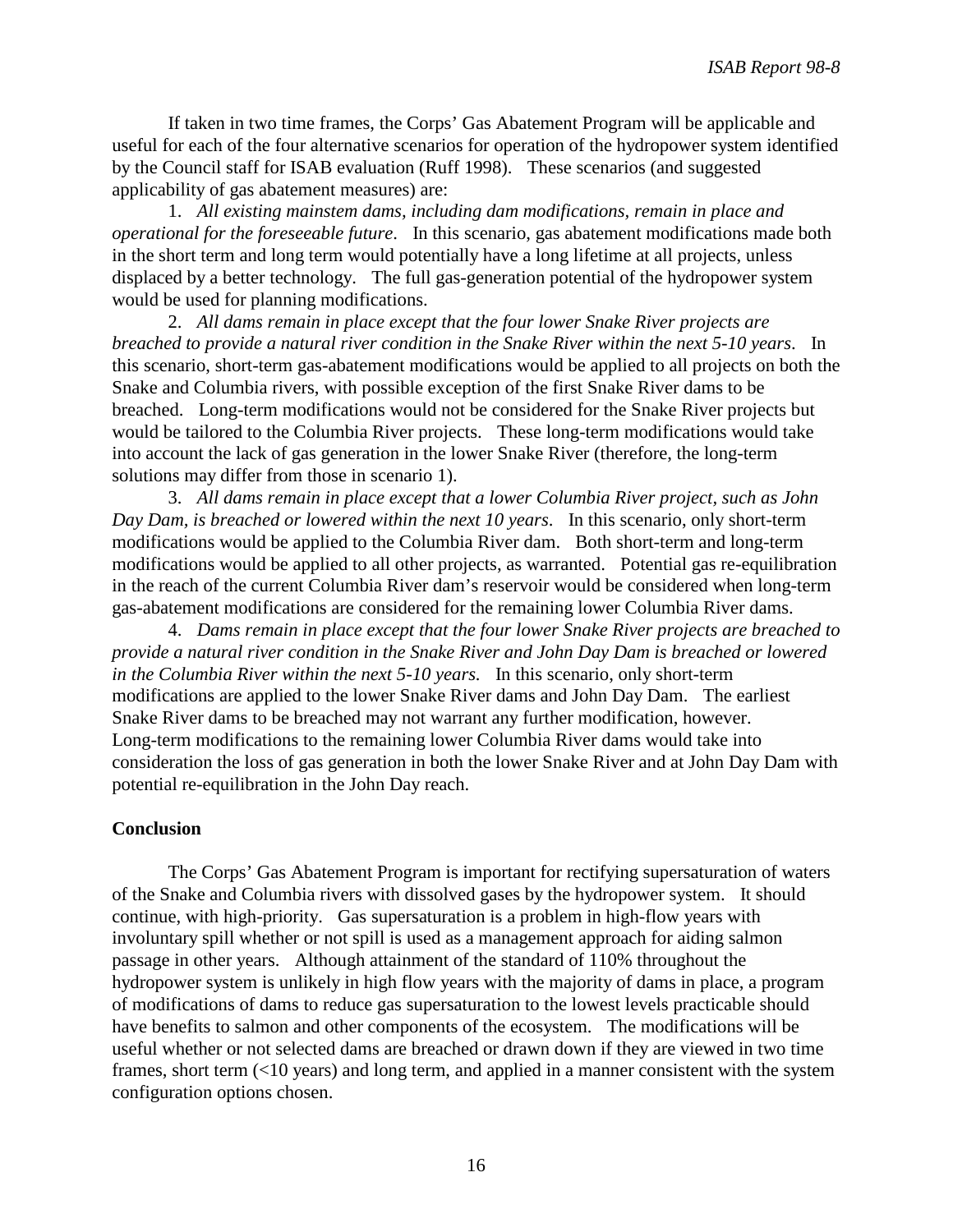Additional biological studies are not immediately necessary for continuation of the gas abatement program, except for evaluation of potential damages from abatement devices themselves. Studies of depth distribution of biota, of adult responses to dissolved gas supersaturation, and of ecosystem responses would be of especially high priority if attainment of a specific safe level of gas supersaturation in the river (above 110%) is to be justified on biological grounds. However, the ISAB believes that full justification of a specific "safe" saturation value other than 110% on the basis of biological research is not attainable in a reasonable length of time to conserve the dwindling resources and at reasonable cost. The alternative of proceeding with gas abatement to the lowest level practicable at reasonable cost is preferable on biological grounds, although cost considerations inherent in "practicable" are not entirely a technical judgment appropriate for the ISAB.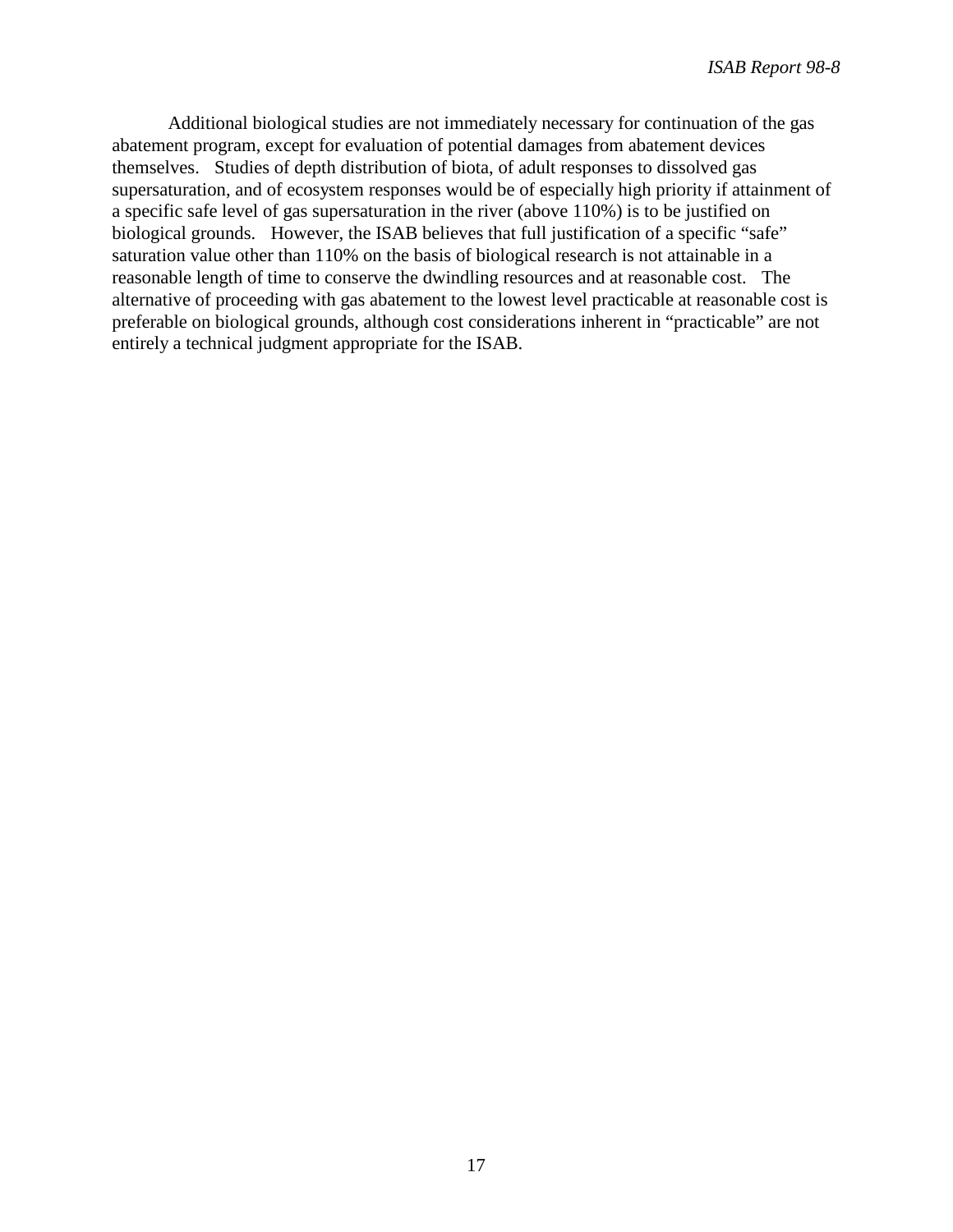## **References**

Aspen Applied Sciences, Inc. 1998. Laboratory physiology studies for configuring and calibrating the dynamic gas bubble trauma mortality model. Final Report. U.S. Army Corps of Engineers, Walla Walla District, Walla Walla, Washington.

Backman, T. W., R. M. Ross, and W. F. Krise. 1991. Tolerance of subyearling American shad to short-term exposure to gas supersaturation. North American Journal of Fisheries Management 11:67-71.

Battelle, Pacific Northwest Division. 1998 draft. Dissolved Gas Abatement. Development of a System-wide Numerical Gas Transport and Mixing Model. Two-dimensional Hydrodynamic, Water Quality, and Fish Exposure Model of the McNary Pool. Prepared for U.S. Army Corps of engineers, Walla Walla District, Walla Walla, Washington.

Bjornn, T. C, and C. A. Peery. 1992. A review of literature related to movements of adult salmon and steelhead past dams and through reservoirs in the lower Snake River. Technical Report 92-1, U.S. Army Corps of Engineers, Walla Walla District, Walla Walla, Washington.

Blahm, T. H., R. J. McConnell, and G. R. Snyder. Effect of gas supersaturated Columbia River water on the survival of juvenile chinook and coho salmon. NOAA Technical Report NMFS SSRF-688.

Bouck, G. R. 1980. Etiology of gas bubble disease. Transactions of the American Fisheries Society 109:703-707.

Colt, J. E., G. Bouck, and L. E. Fidler 1986. Review of current literature and research on gas supersaturation and gas bubble trauma. Special Publication No. 1, Division of Fish and Wildlife, Bonneville Power Administration, Portland, Oregon.

Chapman, D., A. Giorgi, M. Hill, A. Maule, S. McCutcheon, D. Park, W. Platts, K. Pratt, J. Seeb, L. Seeb, and F. Utter. 1991. Status of Snake River chinook salmon. Don Chapman Consultants, Inc., Boise, Idaho.

Dawley, E. M. and W. J. Ebel. 1975. Effects of various concentrations of dissolved atmospheric gas on juvenile chinook salmon and steelhead trout. Fishery Bulletin 73:787-796.

Dawley, E. M., L. G. Gilbreath, E. P. Nunnallee, and B. P. Sandford. 1998. Relative survival of juvenile salmon passing through the spillway of The Dalles Dam, 1997. National Marine fisheries Service, Northwest Fisheries Science Center, Seattle, Washington.

Fickeisen, D. H., and J. C. Montgomery. 1978. Tolerance of fishes to dissolved gas supersaturation in deep tank bioassays. Transactions of the American Fisheries Society 107:376-381.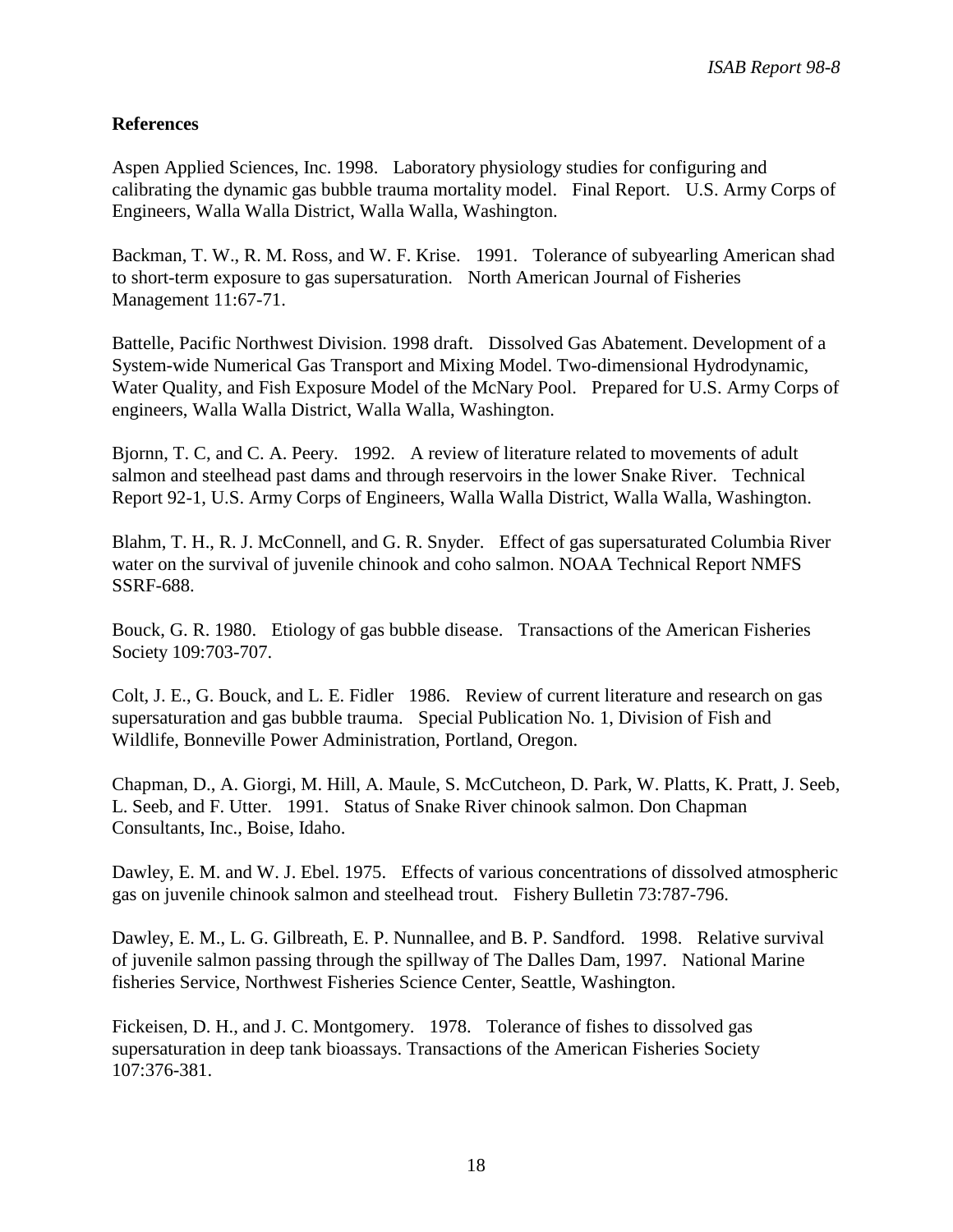Fidler, L. E., and S. B. Miller. 1993. Draft British Columbia Water Quality Guidelines for Dissolved Gas Saturation. Aspen Applied Sciences Ltd., Valemount, British Columbia.

Heinle and Olson. 1981. cited in Williams et al. in press.

Independent Scientific Group [ISG] (Williams, R. N., L. D. Calvin, C. C. Coutant, M. W. Erho, Jr., J. A. Lichatowich, W. J. Liss, W. E. McConnaha, P. R. Mundy, J. A. Stanford, R. R. Whitney, D. L. Bottom, and C. A. Frissell). 1996. Return to the River: Restoration of Salmonid Fishes in the Columbia River Ecosystem. Prepublication review draft. Publication No. ISG 96-6. Northwest Power Planning Council, Portland, Oregon.

ISAB (Independent Scientific Advisory Board). 1998a. Review of the U.S. Army Corps of Engineers' Capital Construction Program. Part I. The Scientific Basis for Juvenile Fish Passage Improvements in the Federal Columbia River Power System: John Day Extended Length Turbine Intake Screens and Bonneville Dams Bypass Systems Outfalls. Report No. ISAB 98-4. Northwest Power Planning Council, Portland, Oregon, and National Marine Fisheries Service, Seattle, Washington.

ISAB. 1998b. Review of the U.S. Army Corps of Engineers' Capital Construction Program. Part II. A. Development and Testing of Surface Bypass. Report No. ISAB 98-7. Northwest Power Planning Council, Portland, Oregon, and National Marine Fisheries Service, Seattle, Washington.

Iwamoto, R. N., W. D. Muir, B. P. Sandford, K. W. McIntyre, D. A. Frost, J. G. Williams, S. G. Smith, and J. R. Skalski. 1994. Survival estimates for the passage of juvenile salmonids through Snake River dams and reservoirs, 1993 DOE/BP-10891-1, Bonneville Power Administration, Portland, Oregon.

Jensen, J. O. T., J. Schnute, and D. F. Alderdice. 1986. Assessing juvenile salmonid response to gas supersaturation using a general multivariate dose-response model. Canadian Journal of Fisheries and Aquatic Sciences 43:1694-1709.

Johnson, R. C., and E. M. Dawley. 1974. The effect of spillway flow deflectors at Bonneville Dam on total gas supersaturation and survival of juvenile salmon. NOAA National Marine Fisheries Service, Northwest Fisheries Science Center, Seattle, Washington.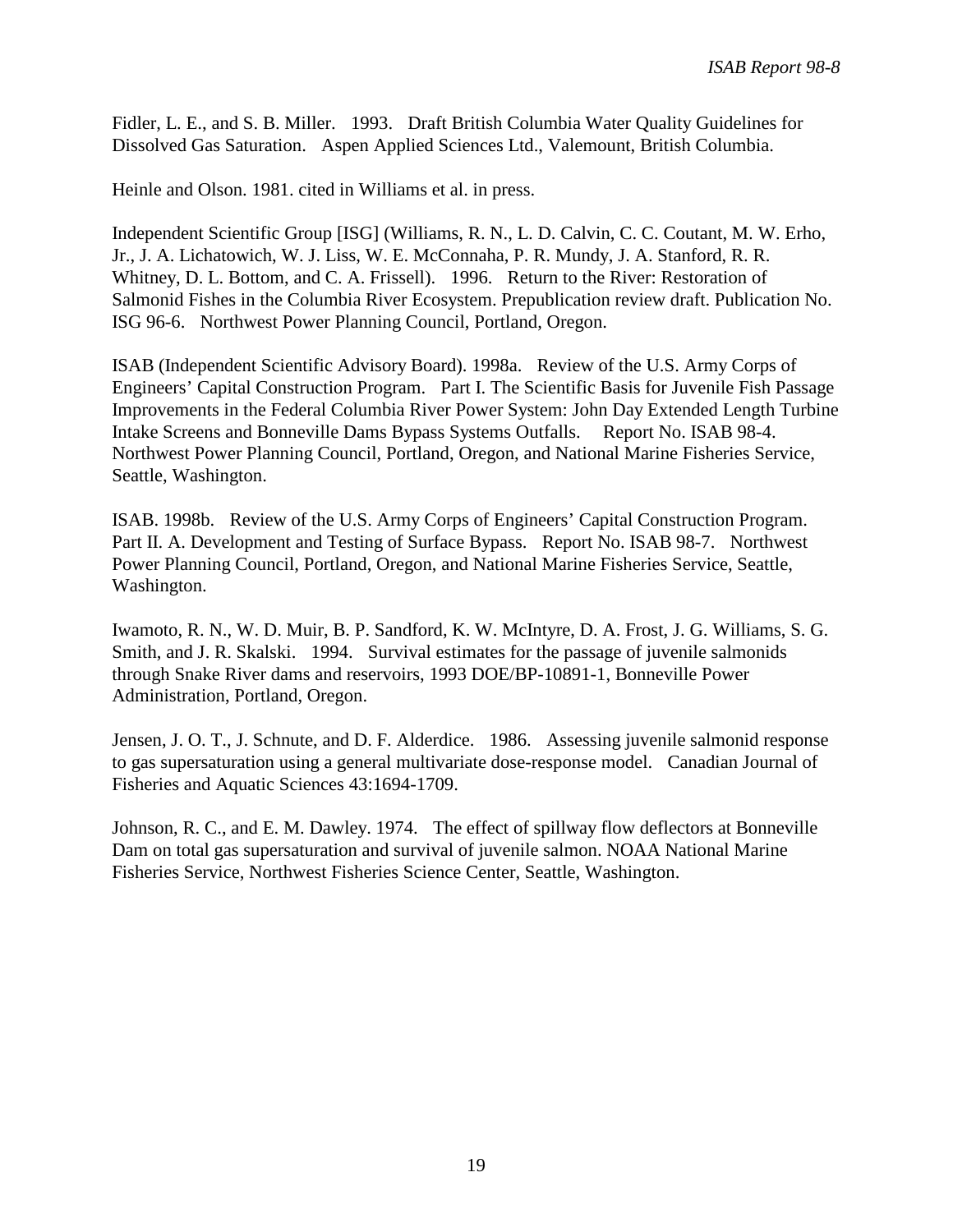Ledgerwood, R. D., E. M. Dawley, L. G. Gilbreath, P. J. Bentley, B. P. Sandford, and M. H. Schiewe. 1990. Relative survival of subyearling chinook salmon which have passed Bonneville Dam via the spillway or the second powerhouse turbines or by bypass system in 1989. NOAA National Marine Fisheries Service, Northwest Fisheries Science Center, Seattle, Washington.

Long, C. W., F. J. Ossiander, T. E. Ruele, and G. M. Mathews. 1975. Survival of coho salmon fingerlings passing through operating turbines with and without perforated bulkheads and of steelhead trout fingerlings passing through spillways with and without a flow deflector. NOAA National Marine Fisheries Service Northwest Fisheries Science Center, Seattle, Washington.

Muir, W. D., R. N. Iwamoto, C. P. Paisley, B. P. Sandford, P. A. Ocker, and T. E. Ruehle. 1995. Relative survival of juvenile chinook salmon after passage through spillways and the tailrace at Lower Monumental Dam, 1994. NOAA National Marine Fisheries Service, Northwest Science Center, Seattle, Washington.

Muir, W. D., S. G. Smith, K. W. McIntyre, and B. P. Sandford. 1998. Project survival of juvenile salmonids passing through the bypass system, turbines, and spillways with and without flow deflectors at Little Goose Dam, 1997. Northwest Fisheries Science Center, National Marine Fisheries Service, Seattle, Washington.

National Academy of Sciences/National Academy of Engineering. 1973. Water Quality Criteria 1972. EPA.R3.73.033, U.S. Environmental Protection Agency, Washington, DC.

NMFS (National Marine Fisheries Service). 1995. Endangered Species Act - Section 7 Consultation. Biological Opinion. Reinitiation of Consultation on 1994-1998 Operation of the Federal Columbia River Power System and Juvenile Transportation Program in 1995 and Future Years. NOAA National Marine Fisheries Service, Northwest Region, Seattle, Washington.

Nebeker, A. V., A. K. Hauck, and F. D. Baker. 1979. Temperature and oxygen-nitrogen gas ratios affect fish survival in air-supersaturated water. Water Research 13:299-303.

Panel on Gas Bubble Disease. 1994. Report and Recommendations, Panel on Gas Bubble Disease. Report to National Marine Fisheries Service, Northwest Fisheries Science Center, Seattle, Washington.

Panel on Gas Bubble Disease. 1996. Summary Report, Panel on Gas Bubble Disease. Report to National Marine Fisheries Service, Northwest Fisheries Science Center, Seattle, Washington.

Poe, T. P., H. C. Hansel, S. Viggs, D. E. Palmer, and L. A. Prendergast. 1991. Feeding of predaceous fishes on out-migrating juvenile salmonids in John Day Reservoir, Columbia River. Transactions of the American Fisheries Society 120:405-420.